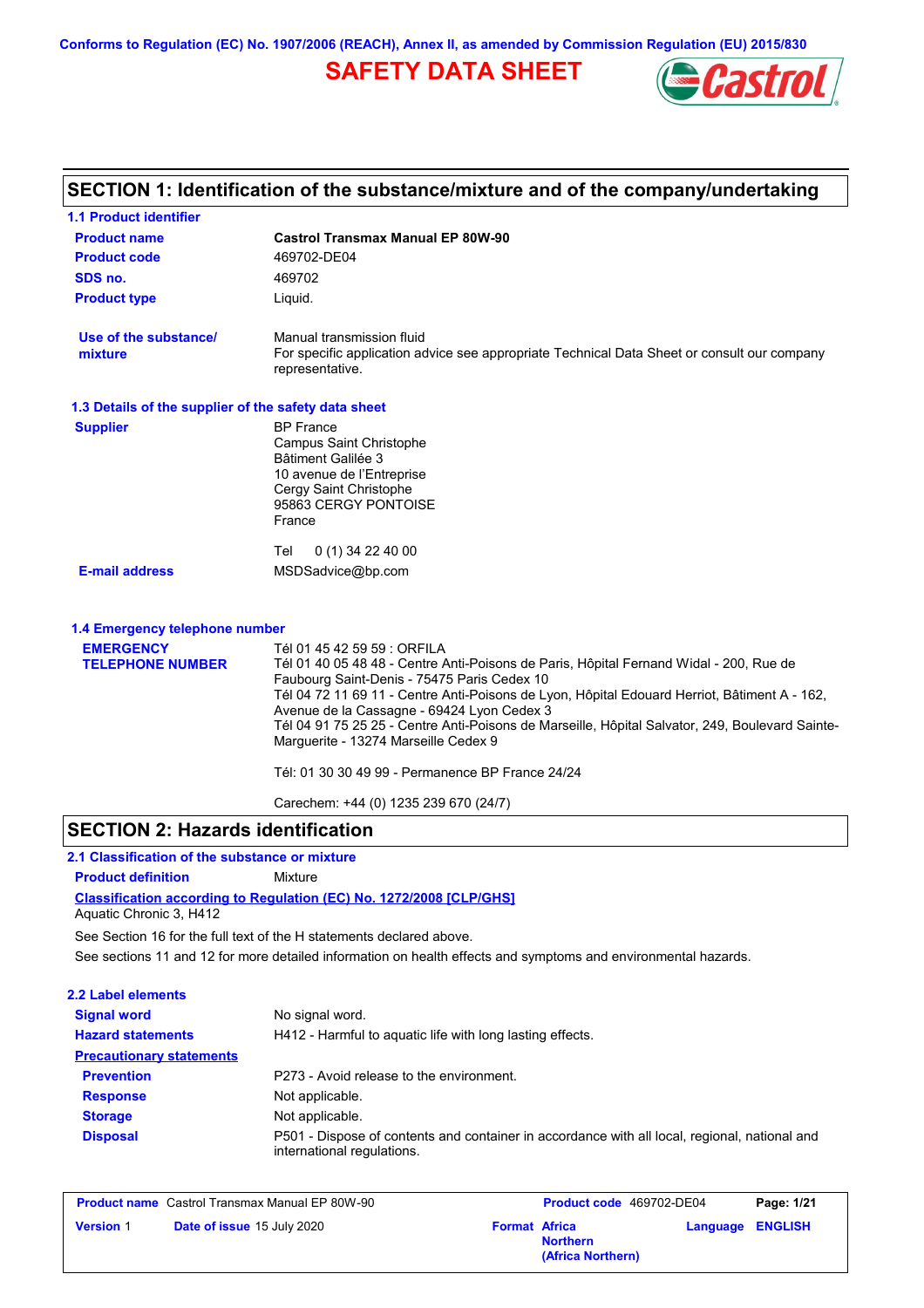# **SECTION 2: Hazards identification**

| <b>Supplemental label</b><br>elements                                                                                                                    | Contains Amines, C10-14-tert-alkyl. May produce an allergic reaction.                                         |
|----------------------------------------------------------------------------------------------------------------------------------------------------------|---------------------------------------------------------------------------------------------------------------|
| <b>EU Regulation (EC) No. 1907/2006 (REACH)</b>                                                                                                          |                                                                                                               |
| <b>Annex XVII - Restrictions</b><br>on the manufacture,<br>placing on the market<br>and use of certain<br>dangerous substances,<br>mixtures and articles | Not applicable.                                                                                               |
| <b>Special packaging requirements</b>                                                                                                                    |                                                                                                               |
| <b>Containers to be fitted</b><br>with child-resistant<br>fastenings                                                                                     | Not applicable.                                                                                               |
| <b>Tactile warning of danger</b>                                                                                                                         | Not applicable.                                                                                               |
| 2.3 Other hazards                                                                                                                                        |                                                                                                               |
| <b>Results of PBT and vPvB</b><br>assessment                                                                                                             | Product does not meet the criteria for PBT or vPvB according to Regulation (EC) No. 1907/2006,<br>Annex XIII. |
| <b>Product meets the criteria</b><br>for PBT or vPvB according<br>to Regulation (EC) No.<br>1907/2006, Annex XIII                                        | This mixture does not contain any substances that are assessed to be a PBT or a vPvB.                         |
| Other hazards which do<br>not result in classification                                                                                                   | Defatting to the skin.                                                                                        |

# **SECTION 3: Composition/information on ingredients**

**Mixture** 

#### **3.2 Mixtures**

**Product definition**

Highly refined base oil (IP 346 DMSO extract < 3%). Proprietary performance additives.

| <b>Product/ingredient</b><br>name                                                             | <b>Identifiers</b>                               | $\%$  | <b>Regulation (EC) No.</b><br>1272/2008 [CLP]                                                                                                                                                        | <b>Type</b> |  |
|-----------------------------------------------------------------------------------------------|--------------------------------------------------|-------|------------------------------------------------------------------------------------------------------------------------------------------------------------------------------------------------------|-------------|--|
| (Z)-octadec-9-enylamine, C16-18-<br>(even numbered, saturated and<br>unsaturated)-alkylamines | REACH #: 01-2119473797-19<br>$EC: -$<br>$CAS: -$ | _≤0.1 | Acute Tox. 4, H302<br>Skin Corr. 1B, H314<br>Eye Dam. 1, H318<br>STOT SE 3, H335<br>STOT RE 2, H373<br>Asp. Tox. 1, H304<br>Aguatic Acute 1, H400<br>$(M=10)$<br>Aquatic Chronic 1, H410<br>$(M=10)$ | $[1]$       |  |
| See Section 16 for the full text of the H statements declared above.                          |                                                  |       |                                                                                                                                                                                                      |             |  |

**Type** 

[1] Substance classified with a health or environmental hazard

[2] Substance with a workplace exposure limit

[3] Substance meets the criteria for PBT according to Regulation (EC) No. 1907/2006, Annex XIII

[4] Substance meets the criteria for vPvB according to Regulation (EC) No. 1907/2006, Annex XIII

[5] Substance of equivalent concern

[6] Additional disclosure due to company policy

Occupational exposure limits, if available, are listed in Section 8.

# **SECTION 4: First aid measures**

#### Do not induce vomiting unless directed to do so by medical personnel. Never give anything by mouth to an unconscious person. If unconscious, place in recovery position and get medical attention immediately. Get medical attention if symptoms occur. In case of contact, immediately flush eyes with plenty of water for at least 15 minutes. Eyelids should be held away from the eyeball to ensure thorough rinsing. Check for and remove any contact lenses. Get medical attention. **4.1 Description of first aid measures** If inhaled, remove to fresh air. Get medical attention if symptoms occur. **Ingestion Inhalation Eye contact Skin contact** Wash skin thoroughly with soap and water or use recognised skin cleanser. Remove contaminated clothing and shoes. Wash clothing before reuse. Clean shoes thoroughly before reuse. Get medical attention if irritation develops. **Product name** Castrol Transmax Manual EP 80W-90 **Product Code 469702-DE04 Page: 2/21 Version** 1 **Date of issue** 15 July 2020 **Format Africa Northern Language ENGLISH**

**(Africa Northern)**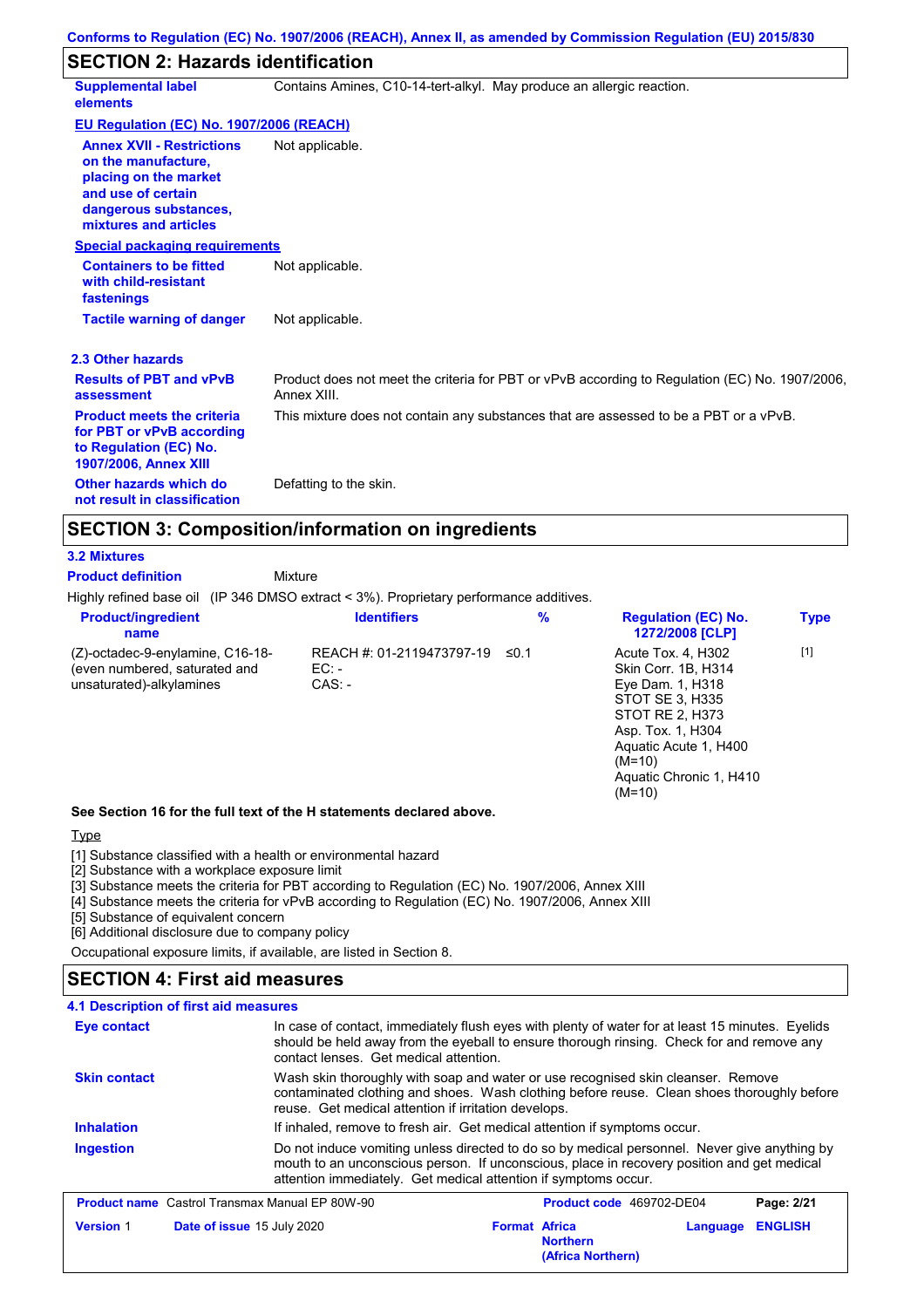| Conforms to Regulation (EC) No. 1907/2006 (REACH), Annex II, as amended by Commission Regulation (EU) 2015/830                                                              |
|-----------------------------------------------------------------------------------------------------------------------------------------------------------------------------|
| <b>SECTION 4: First aid measures</b>                                                                                                                                        |
| No action shall be taken involving any personal risk or without suitable training. It may be<br>dangerous to the person providing aid to give mouth-to-mouth resuscitation. |
| 4.2 Most important symptoms and effects, both acute and delayed                                                                                                             |
| See Section 11 for more detailed information on health effects and symptoms.                                                                                                |
|                                                                                                                                                                             |
| Vapour inhalation under ambient conditions is not normally a problem due to low vapour<br>pressure.                                                                         |
| No known significant effects or critical hazards.                                                                                                                           |
| Defatting to the skin. May cause skin dryness and irritation.                                                                                                               |
| No known significant effects or critical hazards.                                                                                                                           |
| Delayed and immediate effects as well as chronic effects from short and long-term exposure                                                                                  |
| Overexposure to the inhalation of airborne droplets or aerosols may cause irritation of the<br>respiratory tract.                                                           |
| Ingestion of large quantities may cause nausea and diarrhoea.                                                                                                               |
| Prolonged or repeated contact can defat the skin and lead to irritation and/or dermatitis.                                                                                  |
| Potential risk of transient stinging or redness if accidental eye contact occurs.                                                                                           |
|                                                                                                                                                                             |

#### **4.3 Indication of any immediate medical attention and special treatment needed**

**Notes to physician** Treatment should in general be symptomatic and directed to relieving any effects.

| <b>SECTION 5: Firefighting measures</b> |  |
|-----------------------------------------|--|
| 5.1 Extinguishing media                 |  |

| 5.1 Extinguishing media                                   |                                                                                                                                                                                                                                                                                                                                                                                       |
|-----------------------------------------------------------|---------------------------------------------------------------------------------------------------------------------------------------------------------------------------------------------------------------------------------------------------------------------------------------------------------------------------------------------------------------------------------------|
| <b>Suitable extinguishing</b><br>media                    | Use foam or all-purpose dry chemical to extinguish.                                                                                                                                                                                                                                                                                                                                   |
| <b>Unsuitable extinguishing</b><br>media                  | Do not use water jet. The use of a water jet may cause the fire to spread by splashing the<br>burning product.                                                                                                                                                                                                                                                                        |
| 5.2 Special hazards arising from the substance or mixture |                                                                                                                                                                                                                                                                                                                                                                                       |
| <b>Hazards from the</b><br>substance or mixture           | In a fire or if heated, a pressure increase will occur and the container may burst.                                                                                                                                                                                                                                                                                                   |
| <b>Hazardous combustion</b><br>products                   | Combustion products may include the following:<br>carbon oxides $(CO, CO2)$ (carbon monoxide, carbon dioxide)                                                                                                                                                                                                                                                                         |
| <b>5.3 Advice for firefighters</b>                        |                                                                                                                                                                                                                                                                                                                                                                                       |
| <b>Special precautions for</b><br>fire-fighters           | No action shall be taken involving any personal risk or without suitable training. Promptly<br>isolate the scene by removing all persons from the vicinity of the incident if there is a fire. This<br>material is harmful to aquatic organisms. Fire water contaminated with this material must be<br>contained and prevented from being discharged to any waterway, sewer or drain. |
| <b>Special protective</b><br>equipment for fire-fighters  | Fire-fighters should wear appropriate protective equipment and self-contained breathing<br>apparatus (SCBA) with a full face-piece operated in positive pressure mode. Clothing for fire-<br>fighters (including helmets, protective boots and gloves) conforming to European standard EN<br>469 will provide a basic level of protection for chemical incidents.                     |

# **SECTION 6: Accidental release measures**

|                                                       | 6.1 Personal precautions, protective equipment and emergency procedures                                                                                                                                                                                                                                                                                                                                                           |                                         |          |                |
|-------------------------------------------------------|-----------------------------------------------------------------------------------------------------------------------------------------------------------------------------------------------------------------------------------------------------------------------------------------------------------------------------------------------------------------------------------------------------------------------------------|-----------------------------------------|----------|----------------|
| For non-emergency<br>personnel                        | Contact emergency personnel. No action shall be taken involving any personal risk or without<br>suitable training. Evacuate surrounding areas. Keep unnecessary and unprotected personnel<br>from entering. Do not touch or walk through spilt material. Floors may be slippery; use care to<br>avoid falling. Avoid breathing vapour or mist. Provide adequate ventilation. Put on<br>appropriate personal protective equipment. |                                         |          |                |
| For emergency responders                              | Entry into a confined space or poorly ventilated area contaminated with vapour, mist or fume is<br>extremely hazardous without the correct respiratory protective equipment and a safe system of<br>work. Wear self-contained breathing apparatus. Wear a suitable chemical protective suit.<br>Chemical resistant boots. See also the information in "For non-emergency personnel".                                              |                                         |          |                |
| <b>6.2 Environmental</b><br><b>precautions</b>        | Avoid dispersal of spilt material and runoff and contact with soil, waterways, drains and sewers.<br>Inform the relevant authorities if the product has caused environmental pollution (sewers,<br>waterways, soil or air). Water polluting material. May be harmful to the environment if released<br>in large quantities.                                                                                                       |                                         |          |                |
| <b>Product name</b> Castrol Transmax Manual EP 80W-90 |                                                                                                                                                                                                                                                                                                                                                                                                                                   | Product code 469702-DE04                |          | Page: 3/21     |
| <b>Version 1</b><br><b>Date of issue 15 July 2020</b> |                                                                                                                                                                                                                                                                                                                                                                                                                                   | <b>Format Africa</b><br><b>Northern</b> | Language | <b>ENGLISH</b> |

**(Africa Northern)**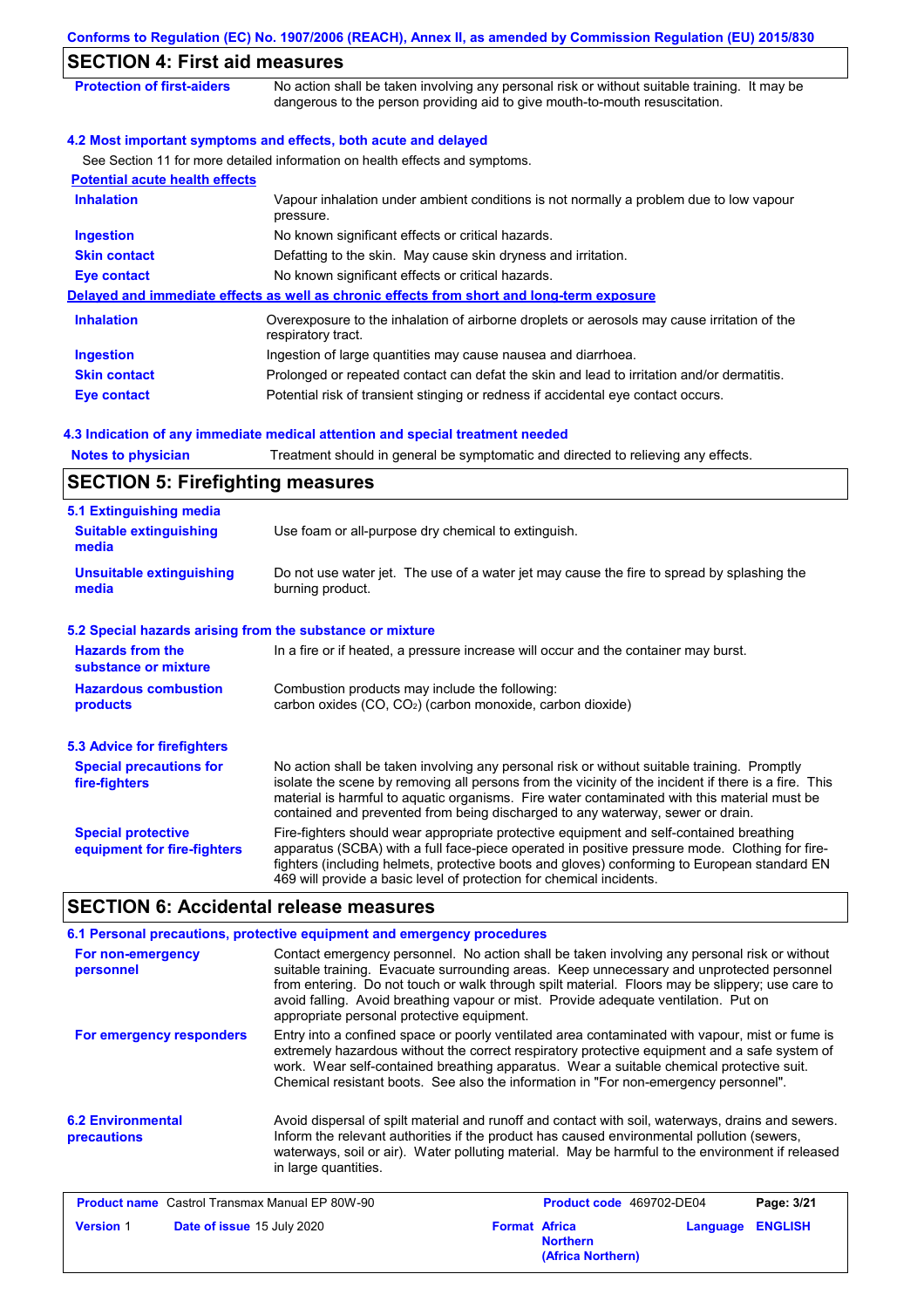### **SECTION 6: Accidental release measures**

#### **6.3 Methods and material for containment and cleaning up**

| <b>Small spill</b>                        | Stop leak if without risk. Move containers from spill area. Absorb with an inert material and<br>place in an appropriate waste disposal container. Dispose of via a licensed waste disposal<br>contractor.                                                                                                                                                                                                                                                                                                            |
|-------------------------------------------|-----------------------------------------------------------------------------------------------------------------------------------------------------------------------------------------------------------------------------------------------------------------------------------------------------------------------------------------------------------------------------------------------------------------------------------------------------------------------------------------------------------------------|
| Large spill                               | Stop leak if without risk. Move containers from spill area. Approach the release from upwind.<br>Prevent entry into sewers, water courses, basements or confined areas. Contain and collect<br>spillage with non-combustible, absorbent material e.g. sand, earth, vermiculite or diatomaceous<br>earth and place in container for disposal according to local regulations. Contaminated<br>absorbent material may pose the same hazard as the spilt product. Dispose of via a licensed<br>waste disposal contractor. |
| 6.4 Reference to other<br><b>sections</b> | See Section 1 for emergency contact information.<br>See Section 5 for firefighting measures.<br>See Section 8 for information on appropriate personal protective equipment.<br>See Section 12 for environmental precautions.<br>See Section 13 for additional waste treatment information.                                                                                                                                                                                                                            |

# **SECTION 7: Handling and storage**

#### **7.1 Precautions for safe handling**

| <b>Protective measures</b>                                                           | Put on appropriate personal protective equipment. Do not ingest. Avoid contact with eyes, skin<br>and clothing. Avoid breathing vapour or mist. Avoid contact of spilt material and runoff with<br>soil and surface waterways. Keep in the original container or an approved alternative made<br>from a compatible material, kept tightly closed when not in use. Do not reuse container. Empty<br>containers retain product residue and can be hazardous.                                                                                                    |
|--------------------------------------------------------------------------------------|---------------------------------------------------------------------------------------------------------------------------------------------------------------------------------------------------------------------------------------------------------------------------------------------------------------------------------------------------------------------------------------------------------------------------------------------------------------------------------------------------------------------------------------------------------------|
| <b>Advice on general</b><br>occupational hygiene                                     | Eating, drinking and smoking should be prohibited in areas where this material is handled,<br>stored and processed. Wash thoroughly after handling. Remove contaminated clothing and<br>protective equipment before entering eating areas. See also Section 8 for additional<br>information on hygiene measures.                                                                                                                                                                                                                                              |
| <b>7.2 Conditions for safe</b><br>storage, including any<br><b>incompatibilities</b> | Store in accordance with local regulations. Store in a dry, cool and well-ventilated area, away<br>from incompatible materials (see Section 10). Keep away from heat and direct sunlight. Keep<br>container tightly closed and sealed until ready for use. Containers that have been opened must<br>be carefully resealed and kept upright to prevent leakage. Store and use only in equipment/<br>containers designed for use with this product. Do not store in unlabelled containers. Use<br>appropriate containment to avoid environmental contamination. |
| <b>Not suitable</b>                                                                  | Prolonged exposure to elevated temperature                                                                                                                                                                                                                                                                                                                                                                                                                                                                                                                    |

# **SECTION 8: Exposure controls/personal protection**

#### **8.1 Control parameters**

#### **Occupational exposure limits**

#### No exposure limit value known.

Whilst specific OELs for certain components may be shown in this section, other components may be present in any mist, vapour or dust produced. Therefore, the specific OELs may not be applicable to the product as a whole and are provided for quidance only.

**Recommended monitoring procedures**

If this product contains ingredients with exposure limits, personal, workplace atmosphere or biological monitoring may be required to determine the effectiveness of the ventilation or other control measures and/or the necessity to use respiratory protective equipment. Reference should be made to monitoring standards, such as the following: European Standard EN 689 (Workplace atmospheres - Guidance for the assessment of exposure by inhalation to chemical agents for comparison with limit values and measurement strategy) European Standard EN 14042 (Workplace atmospheres - Guide for the application and use of procedures for the assessment of exposure to chemical and biological agents) European Standard EN 482 (Workplace atmospheres - General requirements for the performance of procedures for the measurement of chemical agents) Reference to national guidance documents for methods for the determination of hazardous substances will also be required.

#### **Derived No Effect Level**

No DNELs/DMELs available.

#### **Predicted No Effect Concentration**

No PNECs available

#### **8.2 Exposure controls**

|                  | <b>Product name</b> Castrol Transmax Manual EP 80W-90 |                      | <b>Product co</b> |
|------------------|-------------------------------------------------------|----------------------|-------------------|
| <b>Version 1</b> | <b>Date of issue 15 July 2020</b>                     | <b>Format Africa</b> |                   |

| Castrol Transmax Manual EP 80W-90 | <b>Product code</b> 469702-DE04                              | Page: 4/21              |
|-----------------------------------|--------------------------------------------------------------|-------------------------|
| <b>Date of issue 15 July 2020</b> | <b>Format Africa</b><br><b>Northern</b><br>(Africa Northern) | <b>Language ENGLISH</b> |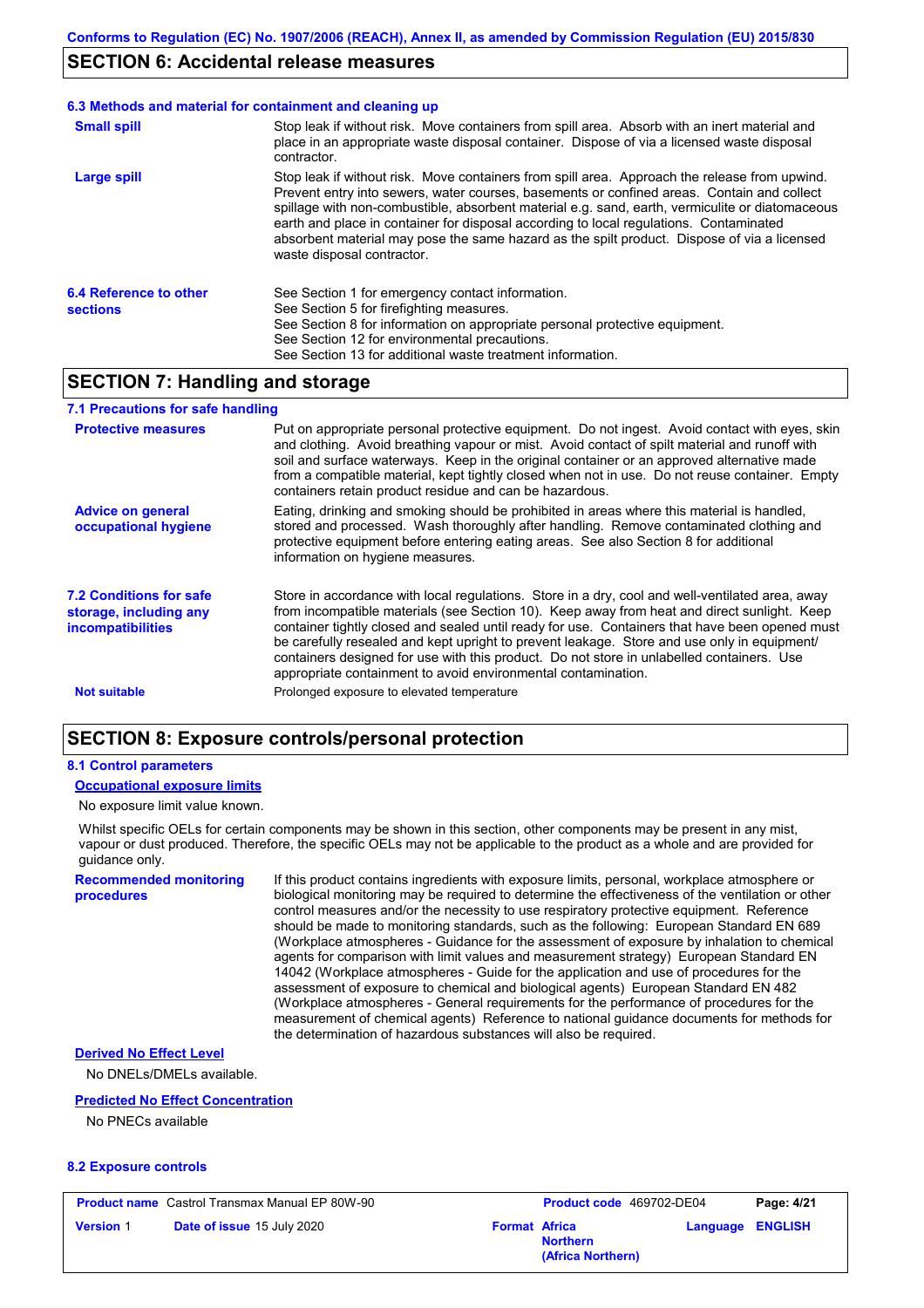# **SECTION 8: Exposure controls/personal protection**

| <b>Appropriate engineering</b><br><b>controls</b> | Provide exhaust ventilation or other engineering controls to keep the relevant airborne<br>concentrations below their respective occupational exposure limits.<br>All activities involving chemicals should be assessed for their risks to health, to ensure<br>exposures are adequately controlled. Personal protective equipment should only be considered<br>after other forms of control measures (e.g. engineering controls) have been suitably evaluated.<br>Personal protective equipment should conform to appropriate standards, be suitable for use, be<br>kept in good condition and properly maintained.<br>Your supplier of personal protective equipment should be consulted for advice on selection and<br>appropriate standards. For further information contact your national organisation for standards.<br>The final choice of protective equipment will depend upon a risk assessment. It is important to<br>ensure that all items of personal protective equipment are compatible. |            |
|---------------------------------------------------|---------------------------------------------------------------------------------------------------------------------------------------------------------------------------------------------------------------------------------------------------------------------------------------------------------------------------------------------------------------------------------------------------------------------------------------------------------------------------------------------------------------------------------------------------------------------------------------------------------------------------------------------------------------------------------------------------------------------------------------------------------------------------------------------------------------------------------------------------------------------------------------------------------------------------------------------------------------------------------------------------------|------------|
| <b>Individual protection measures</b>             |                                                                                                                                                                                                                                                                                                                                                                                                                                                                                                                                                                                                                                                                                                                                                                                                                                                                                                                                                                                                         |            |
| <b>Hygiene measures</b>                           | Wash hands, forearms and face thoroughly after handling chemical products, before eating,<br>smoking and using the lavatory and at the end of the working period. Ensure that eyewash<br>stations and safety showers are close to the workstation location.                                                                                                                                                                                                                                                                                                                                                                                                                                                                                                                                                                                                                                                                                                                                             |            |
| <b>Respiratory protection</b>                     | In case of insufficient ventilation, wear suitable respiratory equipment.<br>The correct choice of respiratory protection depends upon the chemicals being handled, the<br>conditions of work and use, and the condition of the respiratory equipment. Safety procedures<br>should be developed for each intended application. Respiratory protection equipment should<br>therefore be chosen in consultation with the supplier/manufacturer and with a full assessment<br>of the working conditions.                                                                                                                                                                                                                                                                                                                                                                                                                                                                                                   |            |
| <b>Eye/face protection</b>                        | Safety glasses with side shields.                                                                                                                                                                                                                                                                                                                                                                                                                                                                                                                                                                                                                                                                                                                                                                                                                                                                                                                                                                       |            |
| <b>Skin protection</b><br><b>Hand protection</b>  | <b>General Information:</b>                                                                                                                                                                                                                                                                                                                                                                                                                                                                                                                                                                                                                                                                                                                                                                                                                                                                                                                                                                             |            |
|                                                   | Because specific work environments and material handling practices vary, safety procedures<br>should be developed for each intended application. The correct choice of protective gloves<br>depends upon the chemicals being handled, and the conditions of work and use. Most gloves<br>provide protection for only a limited time before they must be discarded and replaced (even the<br>best chemically resistant gloves will break down after repeated chemical exposures).                                                                                                                                                                                                                                                                                                                                                                                                                                                                                                                        |            |
|                                                   | Gloves should be chosen in consultation with the supplier / manufacturer and taking account of<br>a full assessment of the working conditions.                                                                                                                                                                                                                                                                                                                                                                                                                                                                                                                                                                                                                                                                                                                                                                                                                                                          |            |
|                                                   | Recommended: Nitrile gloves.<br><b>Breakthrough time:</b>                                                                                                                                                                                                                                                                                                                                                                                                                                                                                                                                                                                                                                                                                                                                                                                                                                                                                                                                               |            |
|                                                   | Breakthrough time data are generated by glove manufacturers under laboratory test conditions<br>and represent how long a glove can be expected to provide effective permeation resistance. It<br>is important when following breakthrough time recommendations that actual workplace<br>conditions are taken into account. Always consult with your glove supplier for up-to-date<br>technical information on breakthrough times for the recommended glove type.<br>Our recommendations on the selection of gloves are as follows:                                                                                                                                                                                                                                                                                                                                                                                                                                                                      |            |
|                                                   | Continuous contact:                                                                                                                                                                                                                                                                                                                                                                                                                                                                                                                                                                                                                                                                                                                                                                                                                                                                                                                                                                                     |            |
|                                                   | Gloves with a minimum breakthrough time of 240 minutes, or >480 minutes if suitable gloves<br>can be obtained.<br>If suitable gloves are not available to offer that level of protection, gloves with shorter<br>breakthrough times may be acceptable as long as appropriate glove maintenance and<br>replacement regimes are determined and adhered to.                                                                                                                                                                                                                                                                                                                                                                                                                                                                                                                                                                                                                                                |            |
|                                                   | Short-term / splash protection:                                                                                                                                                                                                                                                                                                                                                                                                                                                                                                                                                                                                                                                                                                                                                                                                                                                                                                                                                                         |            |
|                                                   | Recommended breakthrough times as above.<br>It is recognised that for short-term, transient exposures, gloves with shorter breakthrough times<br>may commonly be used. Therefore, appropriate maintenance and replacement regimes must<br>be determined and rigorously followed.                                                                                                                                                                                                                                                                                                                                                                                                                                                                                                                                                                                                                                                                                                                        |            |
|                                                   | <b>Glove Thickness:</b>                                                                                                                                                                                                                                                                                                                                                                                                                                                                                                                                                                                                                                                                                                                                                                                                                                                                                                                                                                                 |            |
|                                                   | For general applications, we recommend gloves with a thickness typically greater than 0.35 mm.                                                                                                                                                                                                                                                                                                                                                                                                                                                                                                                                                                                                                                                                                                                                                                                                                                                                                                          |            |
|                                                   | It should be emphasised that glove thickness is not necessarily a good predictor of glove<br>resistance to a specific chemical, as the permeation efficiency of the glove will be dependent<br>on the exact composition of the glove material. Therefore, glove selection should also be based<br>on consideration of the task requirements and knowledge of breakthrough times.<br>Glove thickness may also vary depending on the glove manufacturer, the glove type and the<br>glove model. Therefore, the manufacturers' technical data should always be taken into account                                                                                                                                                                                                                                                                                                                                                                                                                          |            |
| Product name Castrol Transmax Manual EP 80W-90    | Product code 469702-DE04                                                                                                                                                                                                                                                                                                                                                                                                                                                                                                                                                                                                                                                                                                                                                                                                                                                                                                                                                                                | Page: 5/21 |

| <b>Product name</b> Castrol Transmax Manual EP 80W-90 |                      | <b>Product code</b> 469702-DE04      |                  | Page: 5/21 |
|-------------------------------------------------------|----------------------|--------------------------------------|------------------|------------|
| <b>Date of issue 15 July 2020</b><br><b>Version 1</b> | <b>Format Africa</b> | <b>Northern</b><br>(Africa Northern) | Language ENGLISH |            |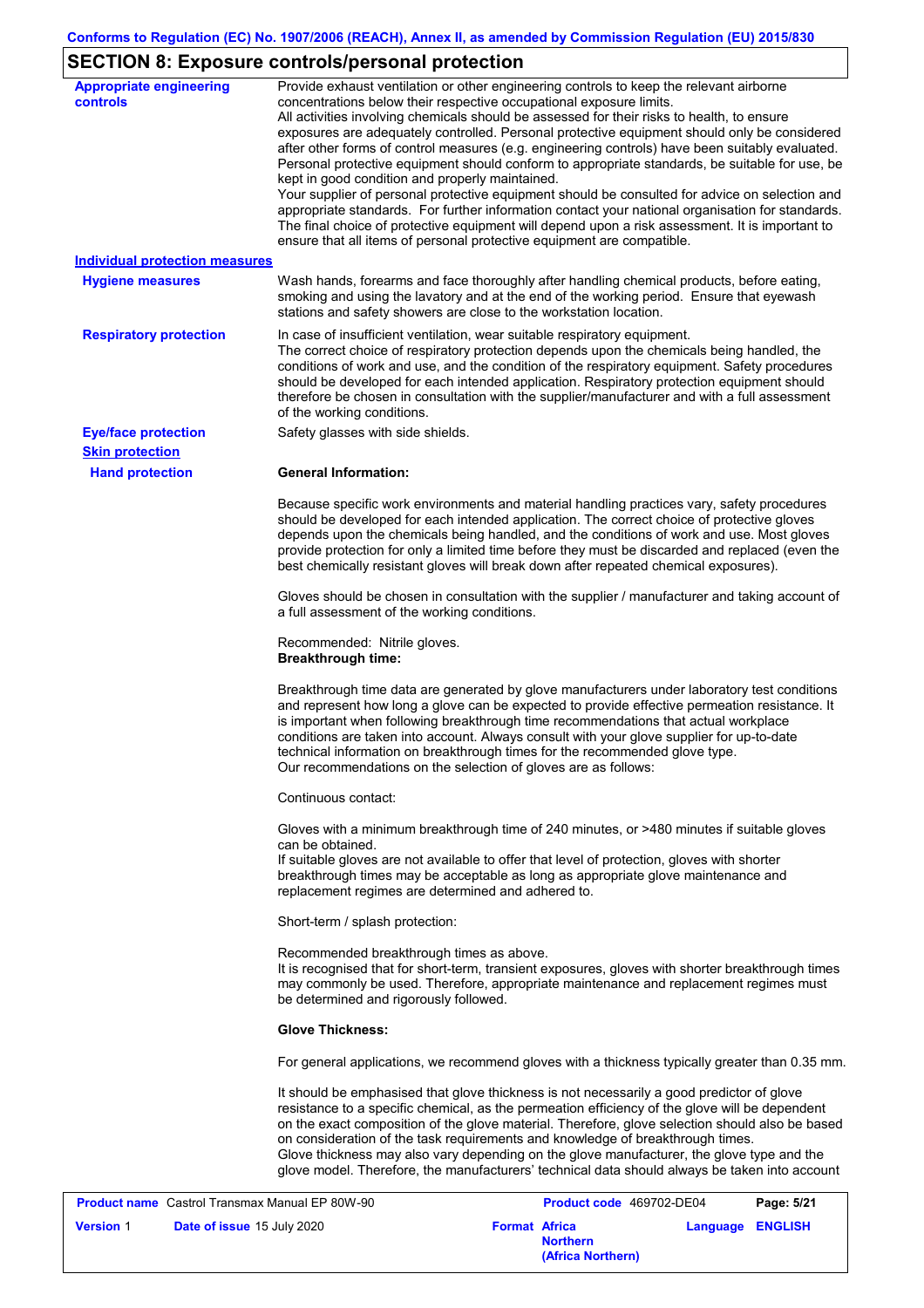# **SECTION 8: Exposure controls/personal protection**

|  | to ensure selection of the most appropriate glove for the task. |  |  |  |  |
|--|-----------------------------------------------------------------|--|--|--|--|
|  |                                                                 |  |  |  |  |

Note: Depending on the activity being conducted, gloves of varying thickness may be required for specific tasks. For example:

 • Thinner gloves (down to 0.1 mm or less) may be required where a high degree of manual dexterity is needed. However, these gloves are only likely to give short duration protection and would normally be just for single use applications, then disposed of.

 • Thicker gloves (up to 3 mm or more) may be required where there is a mechanical (as well as a chemical) risk i.e. where there is abrasion or puncture potential.

| <b>Skin and body</b>                             | Use of protective clothing is good industrial practice.<br>Personal protective equipment for the body should be selected based on the task being<br>performed and the risks involved and should be approved by a specialist before handling this<br>product.<br>Cotton or polyester/cotton overalls will only provide protection against light superficial<br>contamination that will not soak through to the skin. Overalls should be laundered on a regular<br>basis. When the risk of skin exposure is high (e.g. when cleaning up spillages or if there is a<br>risk of splashing) then chemical resistant aprons and/or impervious chemical suits and boots<br>will be required. |
|--------------------------------------------------|---------------------------------------------------------------------------------------------------------------------------------------------------------------------------------------------------------------------------------------------------------------------------------------------------------------------------------------------------------------------------------------------------------------------------------------------------------------------------------------------------------------------------------------------------------------------------------------------------------------------------------------------------------------------------------------|
| <b>Refer to standards:</b>                       | Respiratory protection: EN 529<br>Gloves: EN 420, EN 374<br>Eye protection: EN 166<br>Filtering half-mask: EN 149<br>Filtering half-mask with valve: EN 405<br>Half-mask: EN 140 plus filter<br>Full-face mask: EN 136 plus filter<br>Particulate filters: EN 143<br>Gas/combined filters: EN 14387                                                                                                                                                                                                                                                                                                                                                                                   |
| <b>Environmental exposure</b><br><b>controls</b> | Emissions from ventilation or work process equipment should be checked to ensure they<br>comply with the requirements of environmental protection legislation. In some cases, fume<br>scrubbers, filters or engineering modifications to the process equipment will be necessary to<br>reduce emissions to acceptable levels.                                                                                                                                                                                                                                                                                                                                                         |

# **SECTION 9: Physical and chemical properties**

| 9.1 Information on basic physical and chemical properties |                                                                                                                                             |                                                              |          |                |
|-----------------------------------------------------------|---------------------------------------------------------------------------------------------------------------------------------------------|--------------------------------------------------------------|----------|----------------|
| <b>Appearance</b>                                         |                                                                                                                                             |                                                              |          |                |
| <b>Physical state</b>                                     | Liquid.                                                                                                                                     |                                                              |          |                |
| <b>Colour</b>                                             | Amber.                                                                                                                                      |                                                              |          |                |
| <b>Odour</b>                                              | Not available.                                                                                                                              |                                                              |          |                |
| <b>Odour threshold</b>                                    | Not available.                                                                                                                              |                                                              |          |                |
| pH                                                        | Not available.                                                                                                                              |                                                              |          |                |
| <b>Melting point/freezing point</b>                       | Not available.                                                                                                                              |                                                              |          |                |
| Initial boiling point and boiling<br>range                | Not available.                                                                                                                              |                                                              |          |                |
| <b>Pour point</b>                                         | $-30 °C$                                                                                                                                    |                                                              |          |                |
| <b>Flash point</b>                                        | Open cup: 234°C (453.2°F) [Cleveland.]                                                                                                      |                                                              |          |                |
| <b>Evaporation rate</b>                                   | Not available.                                                                                                                              |                                                              |          |                |
| <b>Flammability (solid, gas)</b>                          | Not available.                                                                                                                              |                                                              |          |                |
| <b>Upper/lower flammability or</b><br>explosive limits    | Not available.                                                                                                                              |                                                              |          |                |
| <b>Vapour pressure</b>                                    | Not available.                                                                                                                              |                                                              |          |                |
| <b>Vapour density</b>                                     | Not available.                                                                                                                              |                                                              |          |                |
| <b>Relative density</b>                                   | Not available.                                                                                                                              |                                                              |          |                |
| <b>Density</b>                                            | <1000 kg/m <sup>3</sup> (<1 g/cm <sup>3</sup> ) at 15 <sup>°</sup> C                                                                        |                                                              |          |                |
| <b>Solubility(ies)</b>                                    | insoluble in water.                                                                                                                         |                                                              |          |                |
| <b>Partition coefficient: n-octanol/</b><br>water         | Not available.                                                                                                                              |                                                              |          |                |
| <b>Auto-ignition temperature</b>                          | Not available.                                                                                                                              |                                                              |          |                |
| <b>Decomposition temperature</b>                          | Not available.                                                                                                                              |                                                              |          |                |
| <b>Viscosity</b>                                          | Kinematic: 138.5 mm <sup>2</sup> /s (138.5 cSt) at $40^{\circ}$ C<br>Kinematic: 13.8 to 14.2 mm <sup>2</sup> /s (13.8 to 14.2 cSt) at 100°C |                                                              |          |                |
| <b>Product name</b> Castrol Transmax Manual EP 80W-90     |                                                                                                                                             | Product code 469702-DE04                                     |          | Page: 6/21     |
| <b>Version 1</b><br>Date of issue 15 July 2020            |                                                                                                                                             | <b>Format Africa</b><br><b>Northern</b><br>(Africa Northern) | Language | <b>ENGLISH</b> |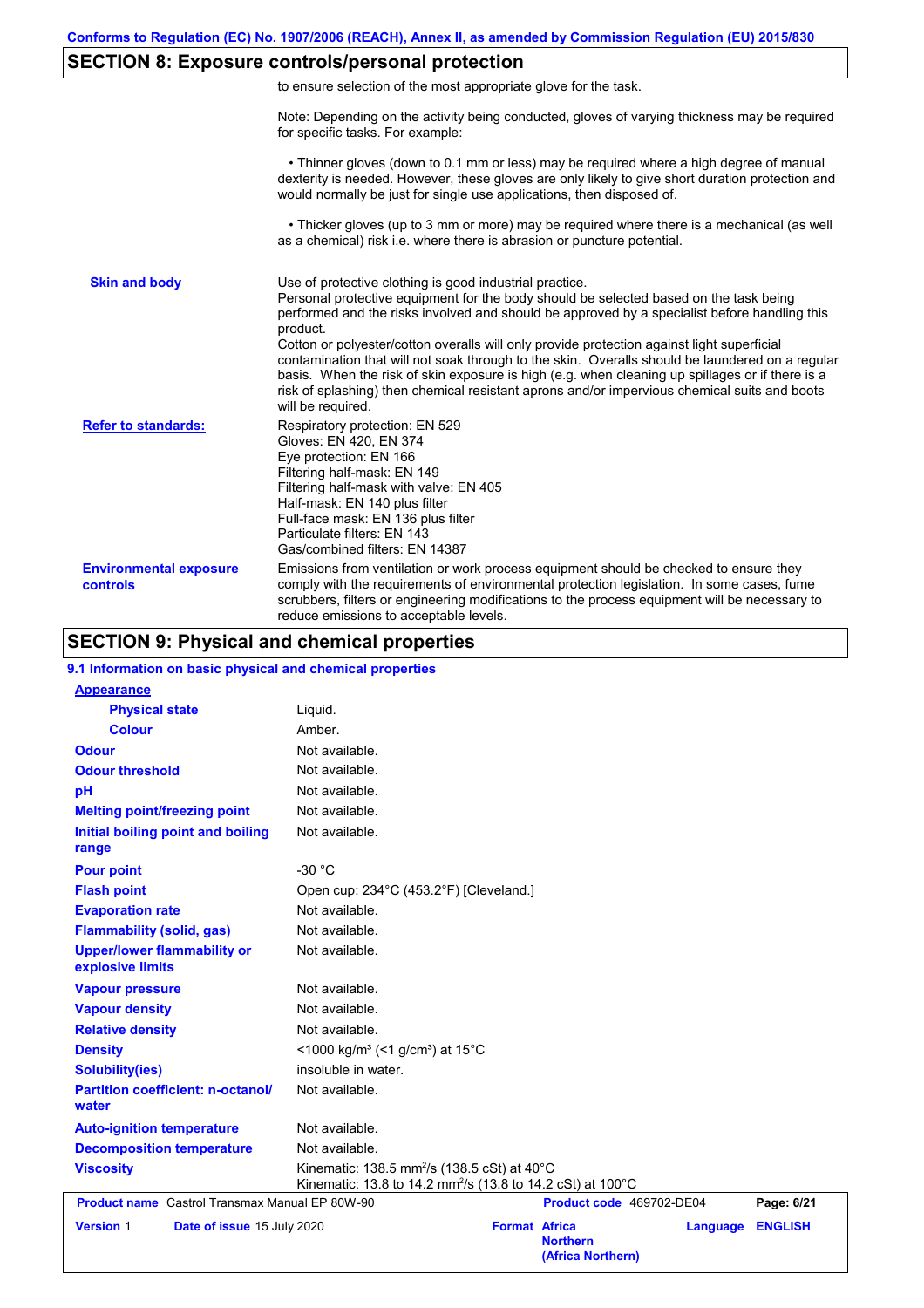# **SECTION 9: Physical and chemical properties**

| <b>Explosive properties</b> | Not available. |
|-----------------------------|----------------|
| <b>Oxidising properties</b> | Not available. |

#### **9.2 Other information**

No additional information.

| <b>SECTION 10: Stability and reactivity</b>       |                                                                                                                                                                         |  |  |  |
|---------------------------------------------------|-------------------------------------------------------------------------------------------------------------------------------------------------------------------------|--|--|--|
| <b>10.1 Reactivity</b>                            | No specific test data available for this product. Refer to Conditions to avoid and Incompatible<br>materials for additional information.                                |  |  |  |
| <b>10.2 Chemical stability</b>                    | The product is stable.                                                                                                                                                  |  |  |  |
| <b>10.3 Possibility of</b><br>hazardous reactions | Under normal conditions of storage and use, hazardous reactions will not occur.<br>Under normal conditions of storage and use, hazardous polymerisation will not occur. |  |  |  |
| <b>10.4 Conditions to avoid</b>                   | Avoid all possible sources of ignition (spark or flame).                                                                                                                |  |  |  |
| <b>10.5 Incompatible materials</b>                | Reactive or incompatible with the following materials: oxidising materials.                                                                                             |  |  |  |
| <b>10.6 Hazardous</b><br>decomposition products   | Under normal conditions of storage and use, hazardous decomposition products should not be<br>produced.                                                                 |  |  |  |

# **SECTION 11: Toxicological information**

#### **11.1 Information on toxicological effects**

#### **Acute toxicity estimates**

| <b>Product/ingredient name</b>                                                             |                                                                                                                             | Oral (mg/<br>kg) | <b>Dermal</b><br>(mg/kg) | <b>Inhalation</b><br>(gases)<br>(ppm) | <b>Inhalation</b><br>(vapours)<br>(mg/l) | <b>Inhalation</b><br><b>(dusts)</b><br>and mists)<br>(mg/l) |                |
|--------------------------------------------------------------------------------------------|-----------------------------------------------------------------------------------------------------------------------------|------------------|--------------------------|---------------------------------------|------------------------------------------|-------------------------------------------------------------|----------------|
| (Z)-octadec-9-enylamine, C16-18-(even numbered,<br>saturated and unsaturated)-alkylamines  |                                                                                                                             | 500              | N/A                      | N/A                                   | N/A                                      | N/A                                                         |                |
| <b>Information on likely</b><br>routes of exposure                                         | Routes of entry anticipated: Dermal, Inhalation.                                                                            |                  |                          |                                       |                                          |                                                             |                |
| <b>Potential acute health effects</b>                                                      |                                                                                                                             |                  |                          |                                       |                                          |                                                             |                |
| <b>Inhalation</b>                                                                          | Vapour inhalation under ambient conditions is not normally a problem due to low vapour<br>pressure.                         |                  |                          |                                       |                                          |                                                             |                |
| <b>Ingestion</b>                                                                           | No known significant effects or critical hazards.                                                                           |                  |                          |                                       |                                          |                                                             |                |
| <b>Skin contact</b>                                                                        | Defatting to the skin. May cause skin dryness and irritation.                                                               |                  |                          |                                       |                                          |                                                             |                |
| <b>Eye contact</b>                                                                         | No known significant effects or critical hazards.                                                                           |                  |                          |                                       |                                          |                                                             |                |
| Symptoms related to the physical, chemical and toxicological characteristics               |                                                                                                                             |                  |                          |                                       |                                          |                                                             |                |
| <b>Inhalation</b>                                                                          | May be harmful by inhalation if exposure to vapour, mists or fumes resulting from thermal<br>decomposition products occurs. |                  |                          |                                       |                                          |                                                             |                |
| <b>Ingestion</b>                                                                           | No specific data.                                                                                                           |                  |                          |                                       |                                          |                                                             |                |
| <b>Skin contact</b>                                                                        | Adverse symptoms may include the following:<br>irritation<br>dryness<br>cracking                                            |                  |                          |                                       |                                          |                                                             |                |
| <b>Eye contact</b>                                                                         | No specific data.                                                                                                           |                  |                          |                                       |                                          |                                                             |                |
| Delayed and immediate effects as well as chronic effects from short and long-term exposure |                                                                                                                             |                  |                          |                                       |                                          |                                                             |                |
| <b>Inhalation</b>                                                                          | Overexposure to the inhalation of airborne droplets or aerosols may cause irritation of the<br>respiratory tract.           |                  |                          |                                       |                                          |                                                             |                |
| <b>Ingestion</b>                                                                           | Ingestion of large quantities may cause nausea and diarrhoea.                                                               |                  |                          |                                       |                                          |                                                             |                |
| <b>Skin contact</b>                                                                        | Prolonged or repeated contact can defat the skin and lead to irritation and/or dermatitis.                                  |                  |                          |                                       |                                          |                                                             |                |
| <b>Eye contact</b>                                                                         | Potential risk of transient stinging or redness if accidental eye contact occurs.                                           |                  |                          |                                       |                                          |                                                             |                |
| <b>Potential chronic health effects</b>                                                    |                                                                                                                             |                  |                          |                                       |                                          |                                                             |                |
| <b>General</b>                                                                             | No known significant effects or critical hazards.                                                                           |                  |                          |                                       |                                          |                                                             |                |
| <b>Carcinogenicity</b>                                                                     | No known significant effects or critical hazards.                                                                           |                  |                          |                                       |                                          |                                                             |                |
| <b>Mutagenicity</b>                                                                        | No known significant effects or critical hazards.                                                                           |                  |                          |                                       |                                          |                                                             |                |
| <b>Product name</b> Castrol Transmax Manual EP 80W-90                                      |                                                                                                                             |                  |                          | Product code 469702-DE04              |                                          |                                                             | Page: 7/21     |
| <b>Version 1</b><br>Date of issue 15 July 2020                                             |                                                                                                                             |                  | <b>Format Africa</b>     | <b>Northern</b><br>(Africa Northern)  |                                          | Language                                                    | <b>ENGLISH</b> |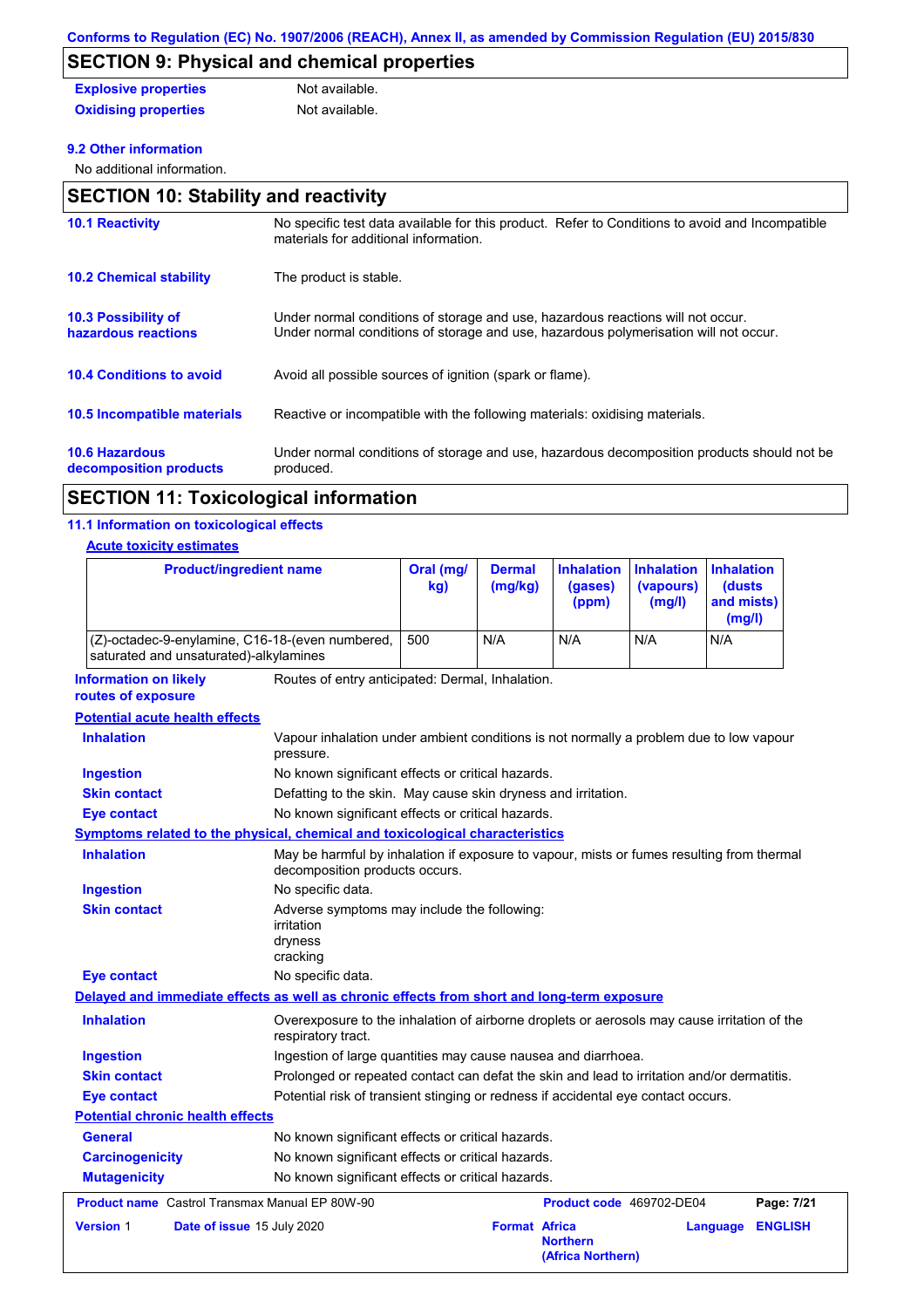### **SECTION 11: Toxicological information**

**Developmental effects** No known significant effects or critical hazards.

**Fertility effects** No known significant effects or critical hazards.

# **SECTION 12: Ecological information**

#### **12.1 Toxicity**

**Environmental hazards** Harmful to aquatic life with long lasting effects.

#### **12.2 Persistence and degradability**

Expected to be biodegradable.

#### **12.3 Bioaccumulative potential**

This product is not expected to bioaccumulate through food chains in the environment.

| <b>12.4 Mobility in soil</b>                                  |                                                                      |
|---------------------------------------------------------------|----------------------------------------------------------------------|
| <b>Soil/water partition</b><br>coefficient (K <sub>oc</sub> ) | Not available.                                                       |
| <b>Mobility</b>                                               | Spillages may penetrate the soil causing ground water contamination. |

#### **12.5 Results of PBT and vPvB assessment**

Product does not meet the criteria for PBT or vPvB according to Regulation (EC) No. 1907/2006, Annex XIII.

| <b>SECTION 13: Disposal considerations</b> |                                                                                                                           |  |
|--------------------------------------------|---------------------------------------------------------------------------------------------------------------------------|--|
| <b>Other ecological information</b>        | Spills may form a film on water surfaces causing physical damage to organisms. Oxygen<br>transfer could also be impaired. |  |
| 12.6 Other adverse effects                 |                                                                                                                           |  |

#### **13.1 Waste treatment methods Product**

**Methods of disposal**

Where possible, arrange for product to be recycled. Dispose of via an authorised person/ licensed waste disposal contractor in accordance with local regulations.

#### **European waste catalogue (EWC) Hazardous waste** Yes.

| Waste code  | <b>Waste designation</b>                                        |
|-------------|-----------------------------------------------------------------|
| l 13 02 05* | mineral-based non-chlorinated engine, gear and lubricating oils |

However, deviation from the intended use and/or the presence of any potential contaminants may require an alternative waste disposal code to be assigned by the end user.

| <b>Packaging</b>           |                                                                                                                                                                                                                                                                                                                                                                                                                                                                                                 |
|----------------------------|-------------------------------------------------------------------------------------------------------------------------------------------------------------------------------------------------------------------------------------------------------------------------------------------------------------------------------------------------------------------------------------------------------------------------------------------------------------------------------------------------|
| <b>Methods of disposal</b> | Where possible, arrange for product to be recycled. Dispose of via an authorised person/<br>licensed waste disposal contractor in accordance with local regulations.                                                                                                                                                                                                                                                                                                                            |
| <b>Special precautions</b> | This material and its container must be disposed of in a safe way. Care should be taken when<br>handling emptied containers that have not been cleaned or rinsed out. Empty containers or<br>liners may retain some product residues. Empty containers represent a fire hazard as they may<br>contain flammable product residues and vapour. Never weld, solder or braze empty containers.<br>Avoid dispersal of spilt material and runoff and contact with soil, waterways, drains and sewers. |
| <b>References</b>          | Commission 2014/955/EU<br>Directive 2008/98/EC                                                                                                                                                                                                                                                                                                                                                                                                                                                  |

# **SECTION 14: Transport information**

|                                           | <b>ADR/RID</b>                                        | <b>ADN</b>           | <b>IMDG</b>                          | <b>IATA</b>                |  |
|-------------------------------------------|-------------------------------------------------------|----------------------|--------------------------------------|----------------------------|--|
| 14.1 UN number                            | Not regulated.                                        | Not regulated.       | Not regulated.                       | Not regulated.             |  |
| 14.2 UN proper<br>shipping name           |                                                       |                      |                                      |                            |  |
| <b>14.3 Transport</b><br>hazard class(es) |                                                       |                      |                                      |                            |  |
|                                           | <b>Product name</b> Castrol Transmax Manual EP 80W-90 |                      | Product code 469702-DE04             |                            |  |
|                                           |                                                       |                      |                                      | Page: 8/21                 |  |
| <b>Version 1</b>                          | Date of issue 15 July 2020                            | <b>Format Africa</b> | <b>Northern</b><br>(Africa Northern) | <b>ENGLISH</b><br>Language |  |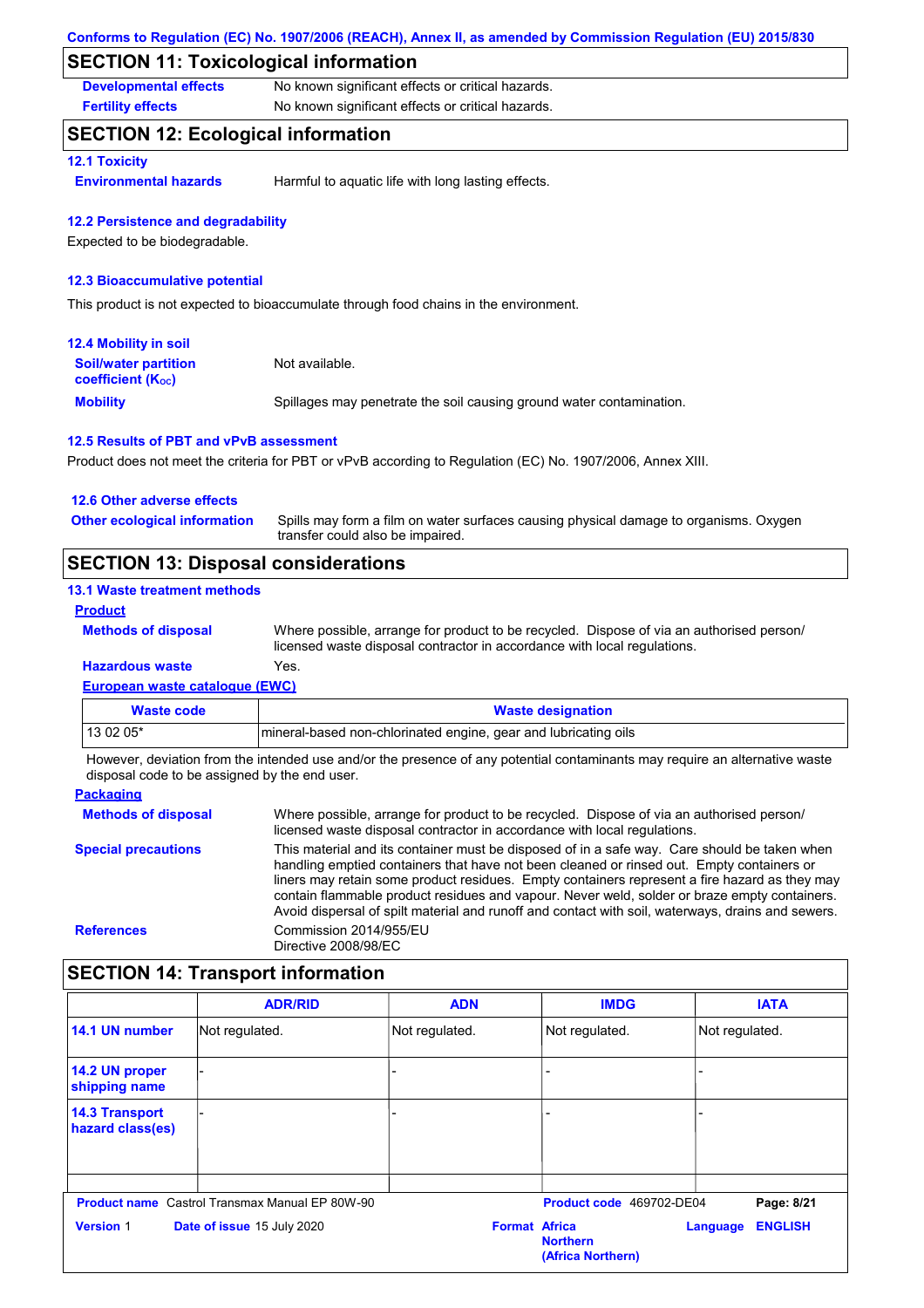# **SECTION 14: Transport information**

| 14.4 Packing<br>group                   |      |     |     |     |
|-----------------------------------------|------|-----|-----|-----|
| 14.5<br><b>Environmental</b><br>hazards | INo. | No. | No. | No. |
| <b>Additional</b><br>information        |      |     |     |     |

**14.6 Special precautions for user** Not available.

**14.7 Transport in bulk according to Annex II of Marpol and the IBC Code** Not available.

# **SECTION 15: Regulatory information**

**National regulations Other regulations REACH Status** The company, as identified in Section 1, sells this product in the EU in compliance with the current requirements of REACH. **15.1 Safety, health and environmental regulations/legislation specific for the substance or mixture EU Regulation (EC) No. 1907/2006 (REACH) Annex XIV - List of substances subject to authorisation 15.2 Chemical safety assessment Substances of very high concern** None of the components are listed. All components are listed or exempted. All components are listed or exempted. All components are listed or exempted. All components are listed or exempted. All components are active or exempted. All components are listed or exempted. All components are listed or exempted. **United States inventory (TSCA 8b) Australia inventory (AICS) Canada inventory China inventory (IECSC) Japan inventory (ENCS) Korea inventory (KECI) Philippines inventory (PICCS) Taiwan Chemical Substances Inventory (TCSI)** All components are listed or exempted. **Ozone depleting substances (1005/2009/EU)** Not listed. **Prior Informed Consent (PIC) (649/2012/EU)** Not listed. **Seveso Directive** This product is not controlled under the Seveso Directive. A Chemical Safety Assessment has been carried out for one or more of the substances within this mixture. A Chemical Safety Assessment has not been carried out for the mixture itself. None of the components are listed. **Annex XIV**

#### **SECTION 16: Other information Abbreviations and acronyms** ADN = European Provisions concerning the International Carriage of Dangerous Goods by Inland Waterway ADR = The European Agreement concerning the International Carriage of Dangerous Goods by Road ATE = Acute Toxicity Estimate BCF = Bioconcentration Factor CAS = Chemical Abstracts Service CLP = Classification, Labelling and Packaging Regulation [Regulation (EC) No. 1272/2008] **Product name** Castrol Transmax Manual EP 80W-90 **Product Code 469702-DE04 Page: 9/21 Version** 1 **Date of issue** 15 July 2020 **Format** Africa **Northern Language ENGLISH (Africa Northern)**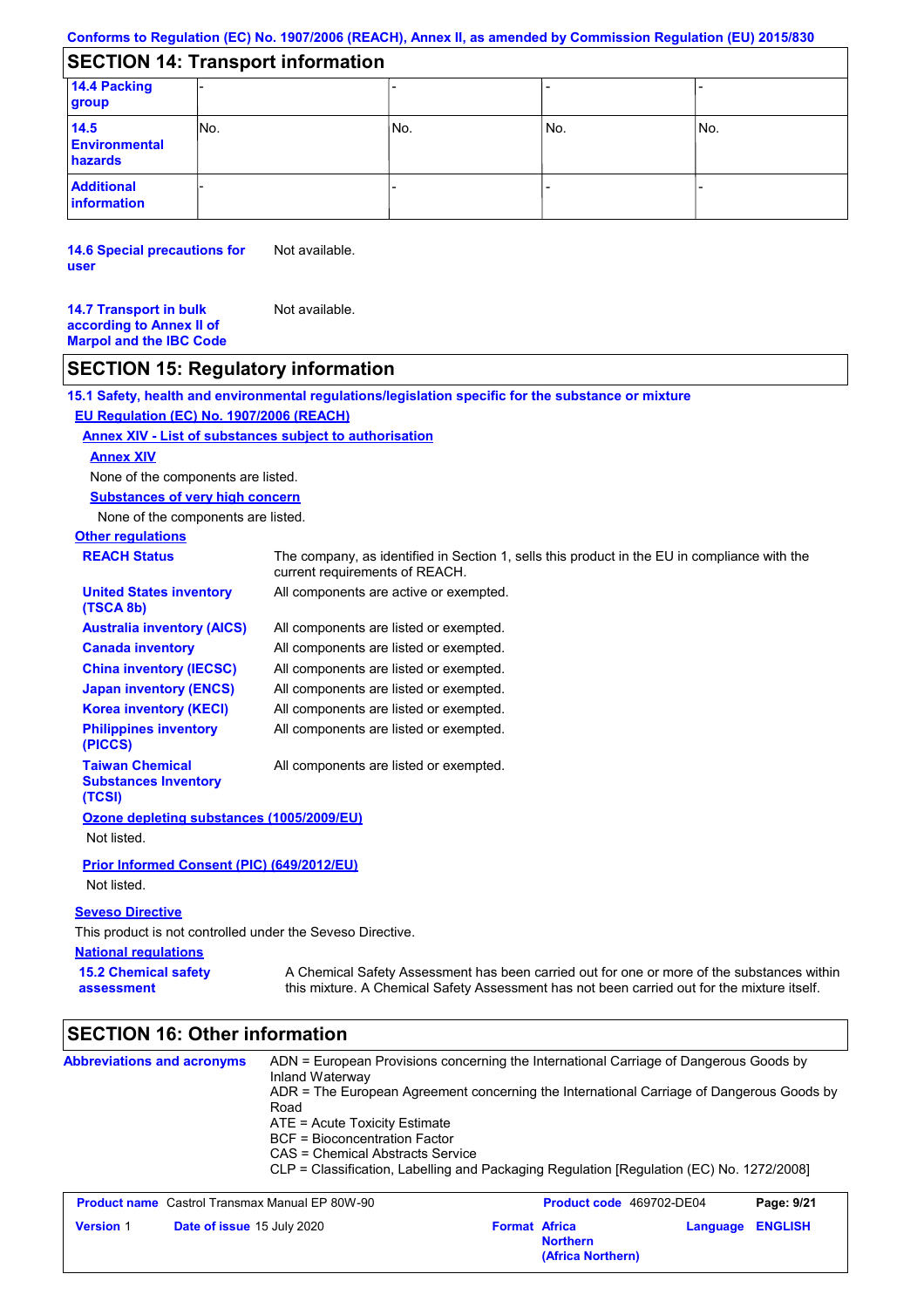### **SECTION 16: Other information**

CSA = Chemical Safety Assessment CSR = Chemical Safety Report DMEL = Derived Minimal Effect Level DNEL = Derived No Effect Level EINECS = European Inventory of Existing Commercial chemical Substances ES = Exposure Scenario EUH statement = CLP-specific Hazard statement EWC = European Waste Catalogue GHS = Globally Harmonized System of Classification and Labelling of Chemicals IATA = International Air Transport Association IBC = Intermediate Bulk Container IMDG = International Maritime Dangerous Goods LogPow = logarithm of the octanol/water partition coefficient MARPOL = International Convention for the Prevention of Pollution From Ships, 1973 as modified by the Protocol of 1978. ("Marpol" = marine pollution) OECD = Organisation for Economic Co-operation and Development PBT = Persistent, Bioaccumulative and Toxic PNEC = Predicted No Effect Concentration REACH = Registration, Evaluation, Authorisation and Restriction of Chemicals Regulation [Regulation (EC) No. 1907/2006] RID = The Regulations concerning the International Carriage of Dangerous Goods by Rail RRN = REACH Registration Number SADT = Self-Accelerating Decomposition Temperature SVHC = Substances of Very High Concern STOT-RE = Specific Target Organ Toxicity - Repeated Exposure STOT-SE = Specific Target Organ Toxicity - Single Exposure TWA = Time weighted average UN = United Nations UVCB = Complex hydrocarbon substance VOC = Volatile Organic Compound vPvB = Very Persistent and Very Bioaccumulative Varies = may contain one or more of the following 64741-88-4 / RRN 01-2119488706-23, 64741-89-5 / RRN 01-2119487067-30, 64741-95-3 / RRN 01-2119487081-40, 64741-96-4/ RRN 01-2119483621-38, 64742-01-4 / RRN 01-2119488707-21, 64742-44-5 / RRN 01-2119985177-24, 64742-45-6, 64742-52-5 / RRN 01-2119467170-45, 64742-53-6 / RRN 01-2119480375-34, 64742-54-7 / RRN 01-2119484627-25, 64742-55-8 / RRN 01-2119487077-29, 64742-56-9 / RRN 01-2119480132-48, 64742-57-0 / RRN 01-2119489287-22, 64742-58-1, 64742-62-7 / RRN 01-2119480472-38, 64742-63-8, 64742-65-0 / RRN 01-2119471299-27, 64742-70-7 / RRN 01-2119487080-42, 72623-85-9 / RRN 01-2119555262-43, 72623-86-0 / RRN 01-2119474878-16, 72623-87-1 / RRN 01-2119474889-13

#### **Procedure used to derive the classification according to Regulation (EC) No. 1272/2008 [CLP/GHS]**

| <b>Classification</b>                                  |                                                                                                                                                                                     | <b>Justification</b>                                                                                                                                                                                                                                                                                                                                                                                                                                          |
|--------------------------------------------------------|-------------------------------------------------------------------------------------------------------------------------------------------------------------------------------------|---------------------------------------------------------------------------------------------------------------------------------------------------------------------------------------------------------------------------------------------------------------------------------------------------------------------------------------------------------------------------------------------------------------------------------------------------------------|
| Aquatic Chronic 3, H412                                |                                                                                                                                                                                     | Calculation method                                                                                                                                                                                                                                                                                                                                                                                                                                            |
| <b>Full text of abbreviated H</b><br><b>statements</b> | H302<br>H304<br>H314<br>H318<br>H335<br>H373<br>H400<br>H410                                                                                                                        | Harmful if swallowed.<br>May be fatal if swallowed and enters airways.<br>Causes severe skin burns and eye damage.<br>Causes serious eye damage.<br>May cause respiratory irritation.<br>May cause damage to organs through prolonged or repeated<br>exposure.<br>Very toxic to aquatic life.<br>Very toxic to aquatic life with long lasting effects.                                                                                                        |
| <b>Full text of classifications</b><br>[CLP/GHS]       | Acute Tox. 4, H302<br>Aquatic Acute 1, H400<br>Aquatic Chronic 1, H410<br>Asp. Tox. 1, H304<br>Eye Dam. 1, H318<br>Skin Corr. 1B, H314<br>STOT RE 2, H373<br><b>STOT SE 3, H335</b> | ACUTE TOXICITY (oral) - Category 4<br>SHORT-TERM (ACUTE) AQUATIC HAZARD - Category 1<br>LONG-TERM (CHRONIC) AQUATIC HAZARD - Category 1<br><b>ASPIRATION HAZARD - Category 1</b><br>SERIOUS EYE DAMAGE/EYE IRRITATION - Category 1<br>SKIN CORROSION/IRRITATION - Category 1B<br>SPECIFIC TARGET ORGAN TOXICITY - REPEATED<br><b>EXPOSURE - Category 2</b><br>SPECIFIC TARGET ORGAN TOXICITY - SINGLE EXPOSURE<br>(Respiratory tract irritation) - Category 3 |
| <b>History</b>                                         |                                                                                                                                                                                     |                                                                                                                                                                                                                                                                                                                                                                                                                                                               |
| Date of issue/Date of<br>revision                      | 15/07/2020.                                                                                                                                                                         |                                                                                                                                                                                                                                                                                                                                                                                                                                                               |
| Date of previous issue                                 | No previous validation.                                                                                                                                                             |                                                                                                                                                                                                                                                                                                                                                                                                                                                               |
| <b>Prepared by</b>                                     | <b>Product Stewardship</b>                                                                                                                                                          |                                                                                                                                                                                                                                                                                                                                                                                                                                                               |
| <b>Product name</b> Castrol Transmax Manual EP 80W-90  |                                                                                                                                                                                     | Product code 469702-DE04<br>Page: 10/21                                                                                                                                                                                                                                                                                                                                                                                                                       |
| <b>Version 1</b>                                       | Date of issue 15 July 2020                                                                                                                                                          | <b>Format Africa</b><br><b>ENGLISH</b><br>Language<br><b>Northern</b><br>(Africa Northern)                                                                                                                                                                                                                                                                                                                                                                    |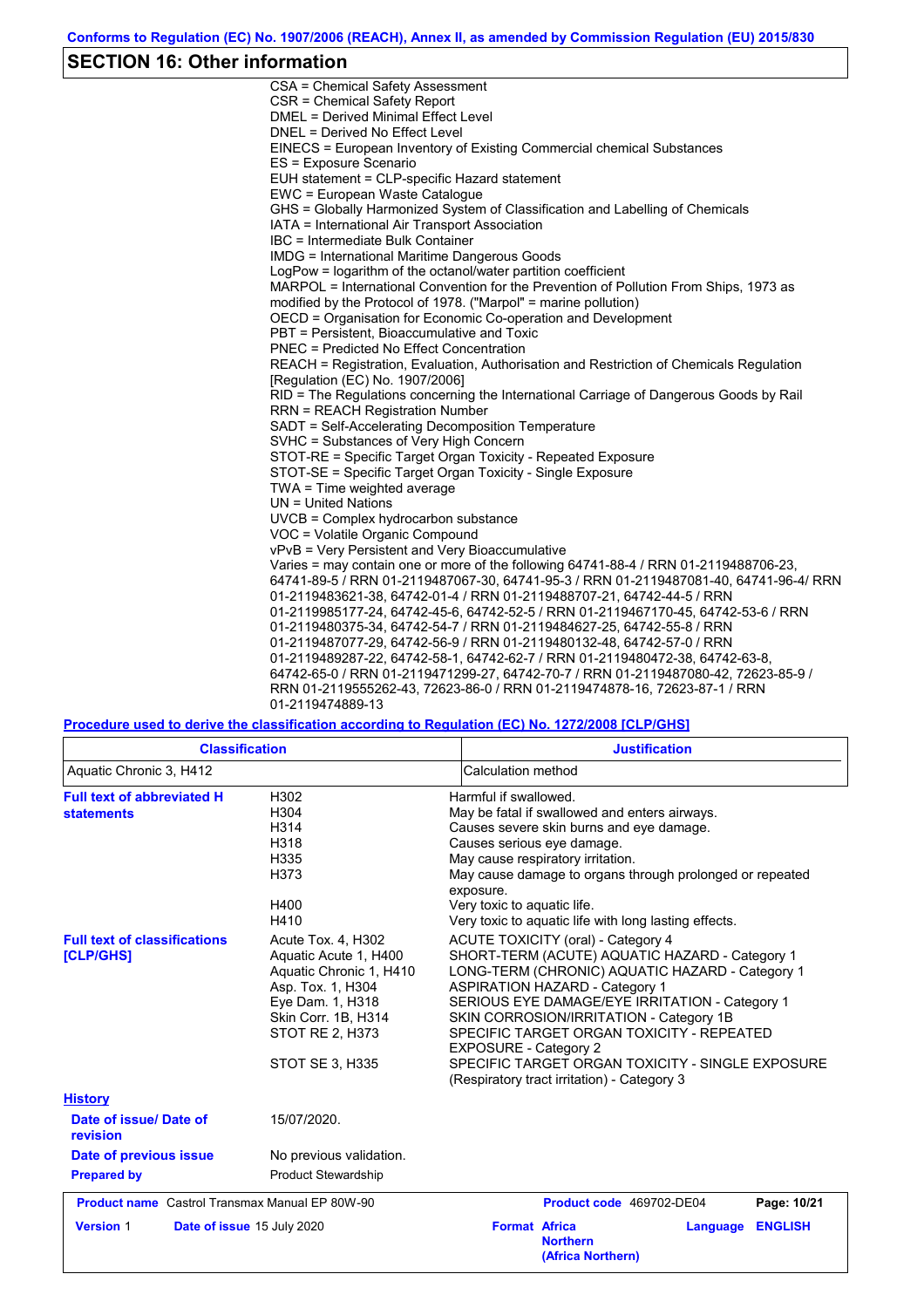# **SECTION 16: Other information**

**Indicates information that has changed from previously issued version.**

#### **Notice to reader**

All reasonably practicable steps have been taken to ensure this data sheet and the health, safety and environmental information contained in it is accurate as of the date specified below. No warranty or representation, express or implied is made as to the accuracy or completeness of the data and information in this data sheet.

The data and advice given apply when the product is sold for the stated application or applications. You should not use the product other than for the stated application or applications without seeking advice from BP Group.

It is the user's obligation to evaluate and use this product safely and to comply with all applicable laws and regulations. The BP Group shall not be responsible for any damage or injury resulting from use, other than the stated product use of the material, from any failure to adhere to recommendations, or from any hazards inherent in the nature of the material. Purchasers of the product for supply to a third party for use at work, have a duty to take all necessary steps to ensure that any person handling or using the product is provided with the information in this sheet. Employers have a duty to tell employees and others who may be affected of any hazards described in this sheet and of any precautions that should be taken. You can contact the BP Group to ensure that this document is the most current available. Alteration of this document is strictly prohibited.

يتفق ولائحة (المجموعة الأوروبية) رقم 1907/2006 (تشريع تقييم المواد الكيميائية وتسجيلها وإقرارها (REACH)، الملحق 2، بصيغته المعدلة بلائحة (الاتحاد الأوروبي) رقم **2015/830**

**صحیفة بیانات السلامة**





|                                          | القسم 1: تعريف المادة/المستحضر و الشركة/المشروع |  |
|------------------------------------------|-------------------------------------------------|--|
|                                          | 1.1 مُعرَّف المُنتَج                            |  |
| <b>Castrol Transmax Manual EP 80W-90</b> | اسم المنتج                                      |  |
| 469702-DE04                              | كود المنتج                                      |  |
| 469702                                   | صحيفة بيانات سلامة المادة رقم #                 |  |
|                                          | نوع المنتَج                                     |  |
|                                          | 1.3 بيانات مورّد صحيفة بيانات السلامة           |  |
| <b>BP</b> France                         | المورّد                                         |  |

Liquid.

| نوع المنتَج                           | uid.                                                                                                                                                                                                                                                                 |
|---------------------------------------|----------------------------------------------------------------------------------------------------------------------------------------------------------------------------------------------------------------------------------------------------------------------|
| 1.3 بيانات مورّد صحيفة بيانات السلامة |                                                                                                                                                                                                                                                                      |
| المورَد                               | <b>BP</b> France<br>Campus Saint Christophe<br><b>Bâtiment Galilée 3</b><br>10 avenue de l'Entreprise<br>Cergy Saint Christophe<br>95863 CERGY PONTOISE<br>France                                                                                                    |
|                                       | $0(1)$ 34 22 40 00<br>Tel                                                                                                                                                                                                                                            |
| عنوان البريد الإلكتروني               | MSDSadvice@bp.com                                                                                                                                                                                                                                                    |
| 1.4 رقم هاتف الطوارئ                  |                                                                                                                                                                                                                                                                      |
| رقم هاتف الطوارئ                      | Tél 01 45 42 59 59 : ORFILA<br>Tél 01 40 05 48 48 - Centre Anti-Poisons de Paris, Hôpital Fernand Widal - 200, Rue de<br>Faubourg Saint-Denis - 75475 Paris Cedex 10<br>Tél 04 72 11 69 11 - Centre Anti-Poisons de Lyon, Hôpital Edouard Herriot, Bâtiment A - 162, |

Avenue de la Cassagne - 69424 Lyon Cedex 3 Tél 04 91 75 25 25 - Centre Anti-Poisons de Marseille, Hôpital Salvator, 249, Boulevard Sainte-Marguerite - 13274 Marseille Cedex 9

Tél: 01 30 30 49 99 - Permanence BP France 24/24

Carechem: +44 (0) 1235 239 670 (24/7)

|                  | <b>Product name</b> Castrol Transmax Manual EP 80W-90 |                      | <b>Product code</b> 469702-DE04      |                         | Page: 11/21 |
|------------------|-------------------------------------------------------|----------------------|--------------------------------------|-------------------------|-------------|
| <b>Version 1</b> | <b>Date of issue 15 July 2020</b>                     | <b>Format Africa</b> | <b>Northern</b><br>(Africa Northern) | <b>Language ENGLISH</b> |             |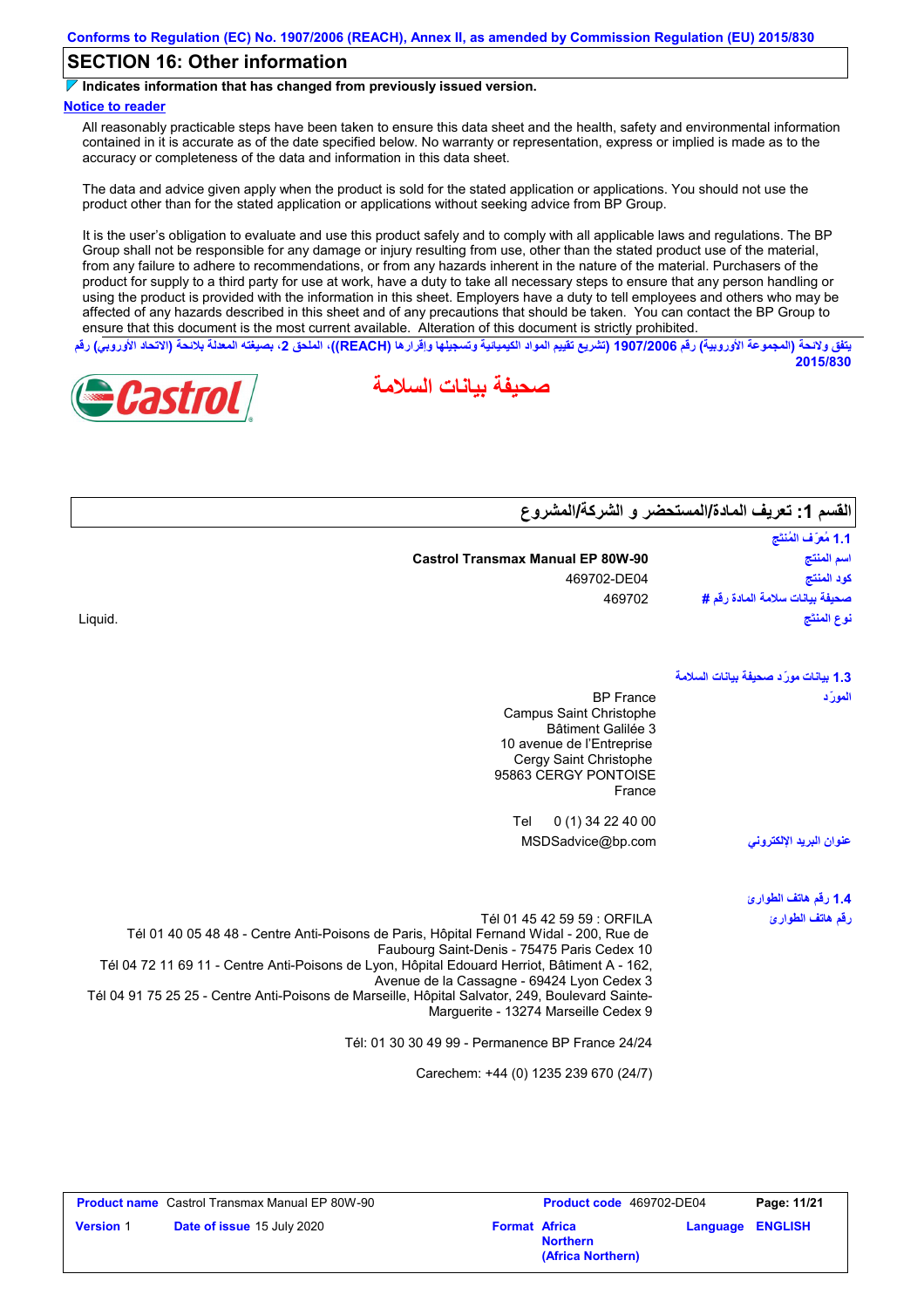| القسم 2: بيان الأخطار                                                                                     |                                                                                                                                                                            |
|-----------------------------------------------------------------------------------------------------------|----------------------------------------------------------------------------------------------------------------------------------------------------------------------------|
| 2.1 تصنيف المادة أو الخليط                                                                                |                                                                                                                                                                            |
| تعريف المنتج                                                                                              | خلبط                                                                                                                                                                       |
| التصنيف وفقاً للتنظيم (الاتحاد الأوروبي) رقم 1272/2008 [CLP/GHS]                                          |                                                                                                                                                                            |
| Aquatic Chronic 3, H412                                                                                   |                                                                                                                                                                            |
| انظر القسم 16 لمطالعة نص بيانات الأخطار آنف الذكر كاملاً .                                                |                                                                                                                                                                            |
|                                                                                                           | مراجعة الأقسام 11 و12 للوقوف على مزيد من المعلومات المفصلة بشأن الآثار الصحية والأعراض والمخاطر البيئية.                                                                   |
| 2.2 عناصر الوسم                                                                                           |                                                                                                                                                                            |
| كلمة التنبيه                                                                                              | بدون كلمة تنببه                                                                                                                                                            |
| عبارات المخاطر                                                                                            | H412 - ضار للحياة المائية مع تأثيرات طويلة الأمد.                                                                                                                          |
| عبارات التحذير                                                                                            |                                                                                                                                                                            |
| الوقاية                                                                                                   | P273 - تجنب انتشار المادة في البيئة.                                                                                                                                       |
| الاستجابة                                                                                                 | غير قابل للتطبيق.                                                                                                                                                          |
| التخزين                                                                                                   | غير قابل للتطبيق.                                                                                                                                                          |
| التخلص من النفاية                                                                                         | P501 - تخلص من المحتويات والوعاء وفقاً لكافة اللوائح المحلية، والإقليمية، والوطنية، والدولية.                                                                              |
| عناصر التوسيم التكميلية                                                                                   | تحتوى C10-14-tert-alkyl ,Amines. قد يُحدِث تفاعل تحسسى.                                                                                                                    |
| المُلحق السابع عشر؛ فيود على تصنيع<br>وطرح واستخدام مواد وخلائط<br>وحاجيات مُعينة خطرة                    | تنظيم (المجلس الأوروبي) رقم 1907/2006 (تسجيل الكيماويات وتقييمها وترخيصها REACH)<br>غير قابل للتطبيق.                                                                      |
| متطلبات التغليف الخاصة                                                                                    |                                                                                                                                                                            |
| يُراعى أن تُزوَّد العبوات بِأنظمة إغلاق<br>منيعة للأطفال                                                  | غير قابل للتطبيق.                                                                                                                                                          |
| تحذير لمسى من الخطر                                                                                       | غير قابل للتطبيق.                                                                                                                                                          |
| 2.3 الأخطار الأخرى                                                                                        |                                                                                                                                                                            |
| نتائج مأخوذة من تقييم الـ PBT (البقاء<br>والسمية والتراكم البيولوجي) والـ<br>vPvB (البقاء الشديد والتراكم | المنتج لا يُلبي معايير ثبات المواد والتراكمية الأحيائية والسمية PBT أو معايير شدة الثبات وشدة التراكمية الأحيائية وفق لانحة المجلس<br>الأوروبي رقم 1907/2006، الملحق XIII. |
| البيولوجي الشديد)                                                                                         |                                                                                                                                                                            |

یزیل دھون الجلد. **الأخطار الأخرى التي لا تؤدي إلى تصنیف**

# القسم 3: التركيب*|م*علومات عن المكونات

|       |                                                                                                                                                                                                      |               |                                                                                         | 3.2 خلائط                                                                                                        |
|-------|------------------------------------------------------------------------------------------------------------------------------------------------------------------------------------------------------|---------------|-----------------------------------------------------------------------------------------|------------------------------------------------------------------------------------------------------------------|
|       |                                                                                                                                                                                                      |               |                                                                                         | تعريف المنتج<br>خلبط                                                                                             |
|       |                                                                                                                                                                                                      |               |                                                                                         | زيت أساسي عالي النقاوة   (خلاصة DMSO 346 IP < 3%). إضافات خاصة للأداء.                                           |
| النوع | تنظيم (المفوضية الأوروبية) رقم<br>1272/2008 [التصنيف<br>والتوسيم والتعبئة (CLP)]                                                                                                                     | $\frac{9}{6}$ | المُع َفات                                                                              | اسم المُكوّن/المنتَج                                                                                             |
| $[1]$ | Acute Tox. 4, H302<br>Skin Corr. 1B, H314<br>Eye Dam. 1, H318<br>STOT SE 3, H335<br>STOT RE 2, H373<br>Asp. Tox. 1, H304<br>Aquatic Acute 1, H400<br>$(M=10)$<br>Aquatic Chronic 1, H410<br>$(M=10)$ | ≤0.1          | 01-2119473797-19:# REACH<br>المفوضية الأور وبية: -<br>خدمة الملخصات الكيميائية (CAS): - | (Z)-الإيثر الثنائي الفينيل الثماني البروم-9-اينيل الأمين،<br>C16-18-(فردي الرقم، مشبع وغير مشبع)-الكايل الأمينات |
|       |                                                                                                                                                                                                      |               |                                                                                         | انظر القسم 16 لمطالعة نص بيانات الأخطار آنف الذكر كاملأ .                                                        |

|                  | <b>Product name</b> Castrol Transmax Manual EP 80W-90 |                      | <b>Product code</b> 469702-DE04      |                         | Page: 12/21 |
|------------------|-------------------------------------------------------|----------------------|--------------------------------------|-------------------------|-------------|
| <b>Version 1</b> | <b>Date of issue 15 July 2020</b>                     | <b>Format Africa</b> | <b>Northern</b><br>(Africa Northern) | <b>Language ENGLISH</b> |             |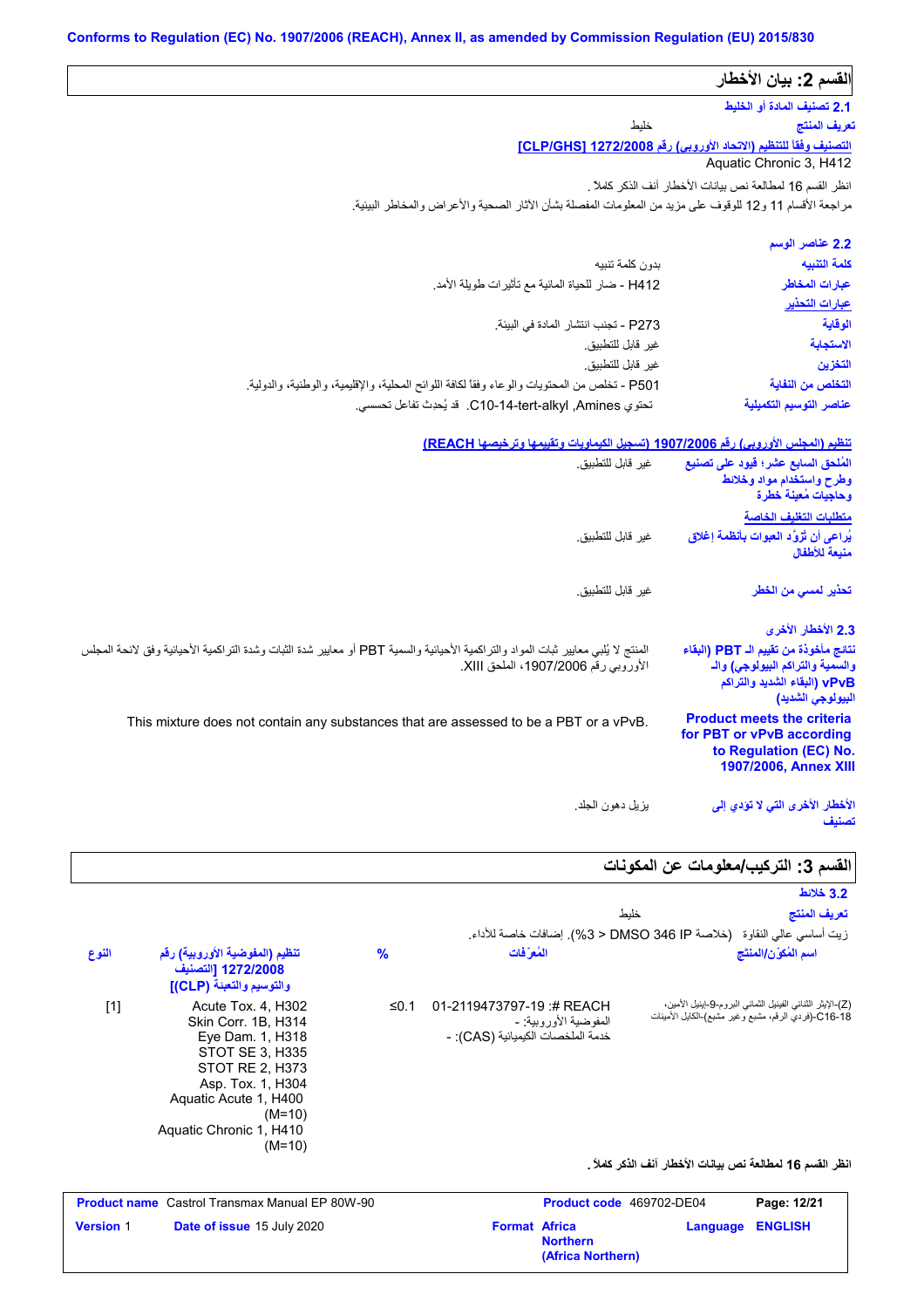# الق*سم* 3: التر كيب/معلومات عن المكونات

### النوع

- [1] المادة مُصنَّفة على أنھا ذات خطر صحي أو بیئي
- [2] مادة ذات حد للتعرض في مكان العمل
- [3] المادة تفي بالمعاییر الخاصة بالمواد الباقیة، السامة والمتراكمة حیویاً (PBT (بحسب تنظیم (المفوضیة الأوروبیة) رقم ،1907/2006 المُلحق الثالث عشر
- [4] المادة تفي بالمعاییر الخاصة بالمواد شدیدة البقاء وشدیدة التراكم البیولوجي (vPvB (بحسب تنظیم (المفوضیة الأوروبیة) رقم ،1907/2006 المُلحق الثالث عشر
	- [5] مادة مقلقة قلقاً مكافِئا
	- [6] إفصاح إضافي وفقًأ لسیاسة الشركة

القسم الثامن یعرض حدود التعرض المھني، في حال توفرھا.

#### لا تحرض على القيء إلا إن طلب أحد أعضاء الطاقم الطبي منك أن تقوم بھذا. یُحظر إعطاء أي شيء عن طریق الفم لشخص فاقد الوعي. في حالة فقدان الوعي، ضع المتعرض في وضعیة الإفاقة واطلب الرعایة الطبیة على الفور. یُراعى الحصول على الرعایة الطبیة لو ظھرت أعراض. في حالة الملامسة، یُراعى دفق الماء فوراً على الأعین لمدة لا تقل عن 15 دقیقة. یجب إبعاد الجفون عن مقلات الأعین لضمان الشطف في حالة الملامسة، يُراعى دفق الماء فورا على الأعين لمدة لا تقل عن 15 دقيقة.<br>الكامل. يراعى التحقق من عدم وجود عدسات لاصقة أو إزالتها إن وُجِدت. يُراعى الحصول على الرعاية الطبية.<br>يراعى غسل البشرة غسلا جيدا بالماء و الصابون <sub>ل</sub>ح إسساح إجستي وصف سببته السركة<br>تقسم الثامن يعرض حدود التعرض الما<br>تقسم الثامن يعرض حدود التعرض ال<mark>أ</mark>لف<br>4.1 وصف إجراءات الإسعاف الأوَّلي<br>4.1 وصف إجراءات الإسعاف الأوَّلي في حالة الإستنشاق، یُراعى نقل المصاب إلى الھواء الطلق. یُراعى الحصول على الرعایة الطبیة لو ظھرت أعراض. یُحظر القیام بأیة إجراء ینطوي على مخاطرة أو بدون تدریب مناسب. قد تنطوي عملیة الإنعاش من الفم إلى الفم على خطورة ما للشخص الذي یقدم المساعدة عند قیامھ بھا. القسم **4:** تدبير الإسعاف الأول*ي* الكامل يراعى التحقق من عدم وجود عدسات لاصقة أو اِزالتها اِن وُجدت يُراعى الحصول على الرعاية الطبية.<br>براعى غسل البشرة غسلا جيدا بالماء و الصابون أو بأحد منظفات الجلد المعترف بها. أز ل الثياب و الأحذية الملوثة. يُراعى غسل الثیاب قبل إعادة استخدامھا. یراعى تنظیف الحذاء تنظیفا جیدا قبل ارتدائھ ثانیة. یُراعى الحصول على الرعایة الطبیة إذا حدث تھیُّج. **ملامسة العین ملامسة الجلد استنشاق الابتلاع حمایة فریق الإسعافات الأولیة**

#### **4.2 أھم الأعراض والتأثیرات، الحاد منھا والمؤجل**

انظر القسم 11 لمزید من المعلومات عن التأثیرات الصحیة والأعراض.

|                                                                                                                          | استنشاق      |
|--------------------------------------------------------------------------------------------------------------------------|--------------|
| استنشاق الأبخرة في الظروف المحيطة لا يمثل مشكلة في المعتاد، وذلك لانخفاض ضغط الأبخرة.                                    |              |
| لا توجد تأثيرات شديدة أو مخاطر حرجة معروفة.                                                                              | الابتلاع     |
| يزيل دهون الجلد ٍ قد تسبب جفاف الجلد وتهيُّجه.                                                                           | ملامسة الجلد |
| لا توجد تأثيرات شديدة أو مخاطر حرجة معروفة.                                                                              | ملامسة العين |
| التأثيرات المتأخرة والفورية وكذلك التأثيرات المزمنة نتيجة للتعرض القصير والطويل الأمد                                    |              |
| النّعر ض الزائد لاستنشاق الجزيئات المتطايرة في الهواء أو الإيروسولات قد يتسبب في تهيج الجهاز التنفسي.                    | استنشاق      |
| ابتلاع كميات كبيرة يمكن أن يؤدي إلى الغثيان والإسهال.                                                                    | الابتلاع     |
| الملامسة بشكل متكرر أو لفترات طويلة يمكن أن تتسبب في إزالة الدهون من الجلد وتتسبب في تهيجات وتشققات و/أو التهابات جلدية. | ملامسة الجلد |
| هناك خطورة محتملة من حدوث لسعة عابرة أو احمرار  عابر في حالة حدوث ملامسة العين بشكل عرضي.                                | ملامسة العين |

### **4.3 دواعي أیة رعایة طبیة فوریة ومُعالجة خاصة مطلوبة**

یجب أن تتم المعالجة حسب الأعراض بشكل عام ویتم إجراؤھا لتخفیف حدة التأثیرات. **ملاحظات للطبیب**

|                                                                                                                                                                                                                                                                                                                              |                                                              |          | القسم 5: تدابير مكافحة النار                               |
|------------------------------------------------------------------------------------------------------------------------------------------------------------------------------------------------------------------------------------------------------------------------------------------------------------------------------|--------------------------------------------------------------|----------|------------------------------------------------------------|
|                                                                                                                                                                                                                                                                                                                              |                                                              |          | 5.1 وسائل الإطفاء                                          |
| إستخدم الرغوة أو مادة كيميائية الجافة مُتعددة الأغراض لإخماد الحريق.                                                                                                                                                                                                                                                         |                                                              |          | وسائل الإطفاء المناسبة                                     |
| لا تستخدم المياه النفاثة. قد يُسبب استخدام القواطع المائية النفاثة انتشار الحريق نتيجة تطاير المنتج المحترق وتناثره.                                                                                                                                                                                                         |                                                              |          | وسائل الإطفاء غير المناسبة                                 |
|                                                                                                                                                                                                                                                                                                                              |                                                              |          | 5.2 الأخطار الخاصة الناجمة عن المادة أو الخليط             |
| سوف يحدث تزايد في الضغط وقد تنفجر الحاوية في حالة حدوث حريق أو تسخين.                                                                                                                                                                                                                                                        |                                                              |          | الأخطار الناجمة عن المادة أو الخليط                        |
|                                                                                                                                                                                                                                                                                                                              | نواتج الاحتراق قد تشمل ما يلي:<br>أكاسيد الكربون (CO2, CO)   |          | منتجات احتراق خطرة                                         |
|                                                                                                                                                                                                                                                                                                                              |                                                              |          | 5.3 نصائح لمكافحي الحريق                                   |
| يُحظر القيام بأية إجراء ينطوي على مخاطرة أو بدون تدريب مناسب.  يراعى عزل المكان على الفور و ذلك بإخلاء الأفراد المتواجنين<br>على مقربة من الحادث في حالة نشوب حريق.  هذه المادة ضارة بالأحياء المائية.  يجب إحتواء ماء الإطفاء الملوثة بهذه المادة للحيلولة<br>دون تسربها إلى المجاري المائية أو المصارف أو المجاري الصحيّة. |                                                              |          | إحتياطات خاصة لمكافحي الحريق                               |
| ينبغي أن يرتدي مكافحو الحر ائق التجهيز ات الواقية المناسبة و جهاز تنفس مكتفي ذاتيًّا (SCBA) ذا وحدة كاملة للوجه يعمل في نمط<br>الضغط الموجب.  ثياب مكافحي الحريق (بما فيها الخوذات والأحذية والقفازات الواقية) التي تتفق والمعيار الأوروبي 469 EN سوف<br>تكفل مُستوى أساسياً من الحماية من الحوادث الكيماوية.                |                                                              |          | معدات الحماية الشخصية والاحتياطات<br>اللازمة لعمال الإطفاء |
| <b>Product name</b> Castrol Transmax Manual EP 80W-90                                                                                                                                                                                                                                                                        | Product code 469702-DE04                                     |          | Page: 13/21                                                |
| Date of issue 15 July 2020<br><b>Version 1</b>                                                                                                                                                                                                                                                                               | <b>Format Africa</b><br><b>Northern</b><br>(Africa Northern) | Language | <b>ENGLISH</b>                                             |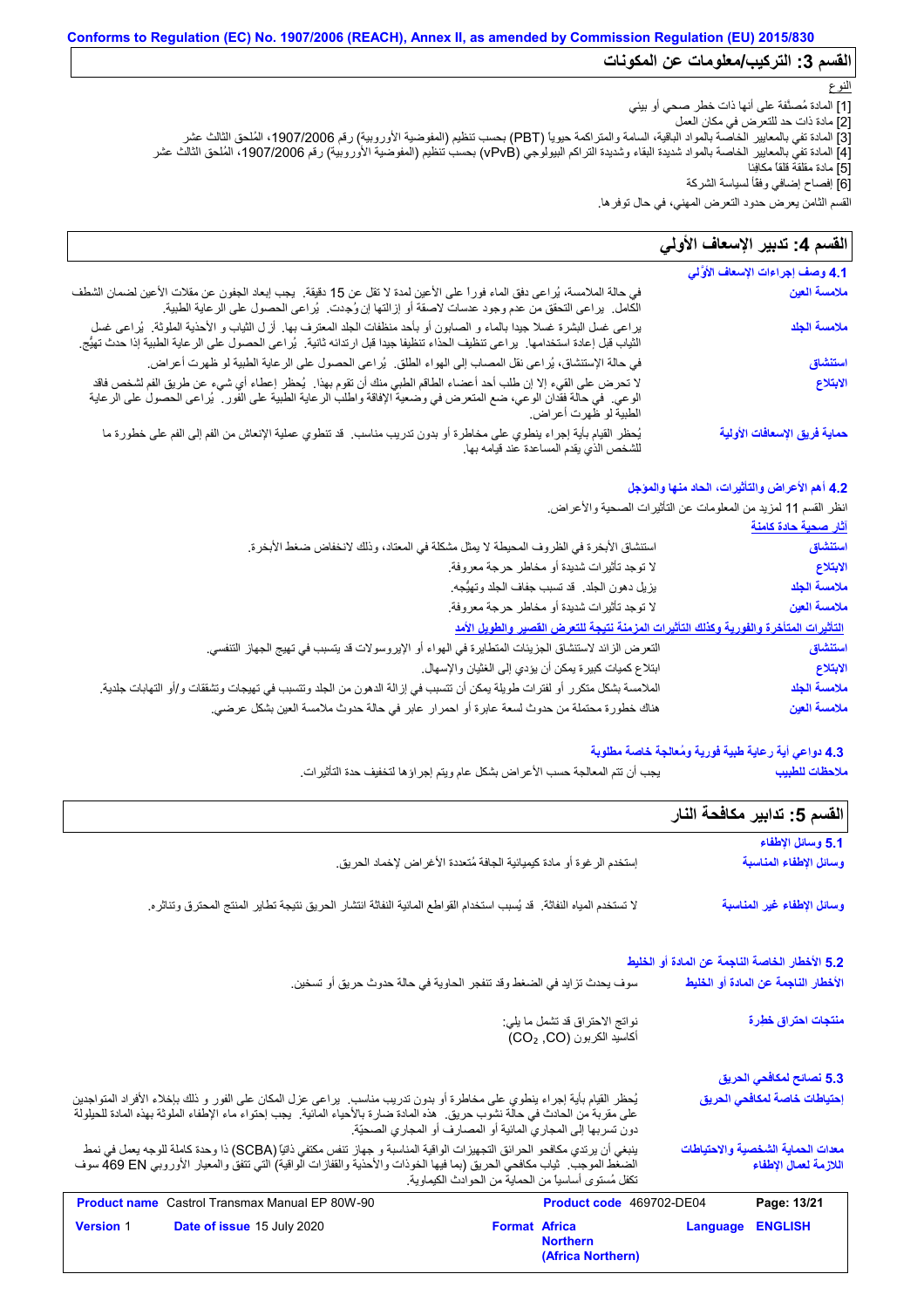| القسم 6: تدابير مواجهة التسرب العارض                  |                                                                                                                                                                                                                                                                                                                                                                                                                                                                                                                                                                   |
|-------------------------------------------------------|-------------------------------------------------------------------------------------------------------------------------------------------------------------------------------------------------------------------------------------------------------------------------------------------------------------------------------------------------------------------------------------------------------------------------------------------------------------------------------------------------------------------------------------------------------------------|
| 6.1 لاحتياطات الشخصية ومعدات الحماية وإجراءات الطوارئ |                                                                                                                                                                                                                                                                                                                                                                                                                                                                                                                                                                   |
| للأفراد من خارج فريق الطوارئ                          | اتصل بفريق الطوائ ٍ يُعظر القيام بأية إجراء ينطوي على مخاطرة أو بدون تدريب مناسب ٍ يراعى إخلاء المناطق المجاورة ٍ يراعى<br>عدم السماح بالدخول لكل من لا يرتدي الثياب الواقية أو من لا حاجة لك بهم من الأفراد.  يراعى تجنب ملامسة المادة المنسكبة أو السير<br>عليها. قد تكون الأرضيات زلقة؛ يجب توخي العناية لتجنب السقوط. تجنب استنشاق البخار أو الرذاذ. يُراعى توفير تهوية كافية.<br>ارتدى التجهيزات الواقية الشخصية الملائمة                                                                                                                                    |
| لمسعفي الطوارئ                                        | الدخول إلى مكان مقفل أو منطقة رديئة التهوية ملوثة بالأبخرة أو الرذاذ أو العادم يمثّل خطورة بالغة في حالة عدم استخدام معدات<br>الحماية المناسبة للجهاز التنفسي وعدم الاستعانة بنظام عمل أمن . قم بارتداء جهاز تنفس مستقل بذاته . احرص على ارتداء سترة مناسبة<br>واقية من المواد الكيميائية.  أحذية برقبة مقاومة للمواد الكيميائية.  راجع كذلك المعلومات الواردة في قسم "للأفراد من خارج فريق<br>الطوارئ".                                                                                                                                                          |
| 6.2 الاحتياطات البينية                                | تجنب تناثر المادة المنسكبة وجريانها السطحي ووصولها إلى التربة و المجاري المائية والبالوعات ومجاري الصرف.  يُراعى إبلاغ<br>السلطات المعنية لو تسبب المنتج في تلوث البيئة (مجاري الصرف، المجاري المائية، التربة أو الهواء).  مادة ملوّثة للماء.  قد تكون<br>ضار ة بالبيئة إذا انتشرت بكميات كبير ة                                                                                                                                                                                                                                                                  |
| 6.3 طرائق ومواد الاحتواء والتنظيف                     |                                                                                                                                                                                                                                                                                                                                                                                                                                                                                                                                                                   |
| انسكاب صغير                                           | يُراعى وقف التسرب إن لم ينطو ذلك على مخاطرة.  يراعى نقل الأوعية من منطقة الانسكاب.  يُراعى امتصاصها بمادة خاملة، ثم<br>إيداعها إحدى الحاويات المُلائمة للتخلص من النفاية.  تخلص منها عن طريق أحد مقاولي التخلص من النفايات المرخصين.                                                                                                                                                                                                                                                                                                                              |
| ا <mark>نسكاب كبير</mark>                             | يُراعي وقف التسرب إن لم ينطو ذلك على مخاطرة٬ يراعي نقل الأوعية من منطقة الانسكاب٬ يتم الاقتراب من الناحية التي تهب منها<br>الرياح إلى المكان ِ امنع دخولها في بالوعات الصرف، و المجاري المائية، أو البدرومات، أو المناطق المحصورة ِ يُراعى احتواء<br>الانسكاب وجمعه بمادة ماصةٍ غير قابلة للاحتراق مثل الرمل، أو التراب، أو الفرميكيوليت، أو تراب دياتومي، ثم وضعها في إحدى<br>الحاويات للتخلص منها بما يتفق واللوائح المحلية.  المادة الماصّة الملوَّثة قد تشكل خطراً مماثلاً لخطر المنتج المنسكب.  تخلص منها عن<br>طريق أحد مقاولي التخلص من النفايات المرخصين. |
| 6.4 مرجع للأقسام الأخرى                               | انظر القسم 1 لمعرفة بيانات الاتصال في أحوال الطوارئ.<br>انظر القسم 5 الخاص بإجر اءات مكافحة الحريق.<br>انظر القسم 8 للحصول على معلومات عن التجهيزات الوقائية الشخصية المُلائمة.<br>انظر القسم 12 للاطلاع على الاحتياطات البيئية.<br>انظر القسم 13 لمزيد من المعلومات حول مُعالجة النفايات                                                                                                                                                                                                                                                                         |

# **القسم :7 المناولة والتخزین**

|                                                                                                                                                                                                                                                                                                                                                                                                                                                                                                                                             | 7.1 احتياطات للمناولة المأمونة                                              |
|---------------------------------------------------------------------------------------------------------------------------------------------------------------------------------------------------------------------------------------------------------------------------------------------------------------------------------------------------------------------------------------------------------------------------------------------------------------------------------------------------------------------------------------------|-----------------------------------------------------------------------------|
| ارتدي التجهيزات الواقية الشخصية المُلائمة. يحظر ابتلاعها. يُراعي تجنب ملامستها الأعين و الجلد و الثياب. تجنب استنشاق البخار<br>أو الرذاذ ۖ يُراعى نجنب ملامسة المادة المنسكبة، و وصولها إلى النربة، و المجاري المائية السطحية ۖ يُراعى الحفظ في الحاوية<br>الإصلية أو في حاوية بديلة مُعتمدة مصنوعة من مادة متوافقة وإغلاقها بإحكام عند عدم استخدامها ٬ لاتعيد استخدام الحاوية٬ الأوعية<br>الفار غة تحتوي على بقايا قد تكون خطرة.                                                                                                           | إجراءات للحماية                                                             |
| يحظر تناول الطعام، والشراب، والتدخين في الأماكن التي يجري التعامل فيها مع هذه المادة سواء بالمناولة، التخزين أو المعالجة.<br>يُراعى الإغتسال جيداً بعد مناولتها ِ اخلع الثياب المُلوَّثة والتجهيزات الوقائية قبل دخول الأماكن المخصصة للطعام ِ انظر القسم<br>8 لمزيد من المعلومات حول إجراءات الحفاظ على الصحة.                                                                                                                                                                                                                             | إرشادات حول الصحة المهنية العامة                                            |
| خزن المادة وفقاً لتعليمات السلطات المحلية. ۖ يُخزَّن في مكان جاف، وبارد وجيد التهوية، بعيداً عن المواد غير المتوافقة (انظر القسم<br>10).  يُراعي الحفظ بعيدا عن الحرارة وضوء الشمس المباشر .  براعي غلق الوعاء غلقا ناما محكما إلى أن يُعدّ للاستخدام.  لابد من<br>إحكام غلق الأوعية التي قد فتِحت و تركها في وضع قائم و ذلك لتلافي حدوث تسريب ٍ يجب أن يتم التخزين والاستعمال فقط في<br>معدات/حاويات مصممة للاستخدام مع هذا المنتج ـ يُحظر التخزين في حاويات لا تحمل كتابة توضيحية ـ يُراعى استخدام طرق احتواء<br>سليمة لتجنب تلوث البيئة. | 7.2 متطلبات التخزين المأمون، بما في<br>ذلك ما يتعلق بحالات عدم توافق المواد |
| التعرض لدرجات الحرارة العالية لفترات طويلة                                                                                                                                                                                                                                                                                                                                                                                                                                                                                                  | غير ملائمة                                                                  |

# القسم 8: ضوابط التع*ر*ض/الحماية الشخصية

**Language ENGLISH**

|                                                                                                                                                                                                                                                                                                                                                                                                                                                                                                                                                                                                                                                                                                                                                                  |                                                            | 8.1 بارامترات التحكم        |
|------------------------------------------------------------------------------------------------------------------------------------------------------------------------------------------------------------------------------------------------------------------------------------------------------------------------------------------------------------------------------------------------------------------------------------------------------------------------------------------------------------------------------------------------------------------------------------------------------------------------------------------------------------------------------------------------------------------------------------------------------------------|------------------------------------------------------------|-----------------------------|
| قيمة حد التعرض غير معروفة.                                                                                                                                                                                                                                                                                                                                                                                                                                                                                                                                                                                                                                                                                                                                       |                                                            | <u>حدود التعرض المهنى</u>   |
| في الوقت الذي قد يُظهر حد التعرض المهني (OEL) مكونات معينة في هذا القسم، فإن مكونات أخرى قد توجد في الغبار أو البخار أو الرذاذ الناجم. لذا، فإن حد تعرض مهني معين                                                                                                                                                                                                                                                                                                                                                                                                                                                                                                                                                                                                | قد لا ينطبق على المنتج ككل وإنما يدرج للإرشاد والتوجيه فقط |                             |
| إن كان هذا المنتّج يحتوي على مُكرِّنات لها حدود تعرُّض، قد يكون من المطلوب إجراء متابعة حيوية أو متابعة الأشخاص أو مكان<br>العمل كي يتسنى تحديد مدى فاعلية التهوية، أو إجراءات التحكم الأخرى و/أو مدى ضرورة استخدام الأجهزة التنفسية الواقية.  تنبغي<br>الإشارة إلى معايير المُراقبة، من مثل ما يلي:  المعيار الأوروبي 680 689 (أجواء موقع العمل - إرشادات نقييع التعرض لعوامل<br>كيماوية بالاستنشاق لمقارنتها بالقيم الحدية واستراتيجية القياس)  المعيار الأوروبي 14042 DN (أجواء موقع العمل - دليل اتخاذ<br>وتطبيق إجراءات تقييم التعرض للعوامل البيولوجية والكيماوية)  المعيار الأوروبي 482 BN (أجواء موقع العمل ـ المنطلبات العامة<br>لأداء إجراءات قياس العوامل الكيماوية)  سيكون من المطلوب كذلك الرجوع إلى وثائق التوجيه الوطنية الخاصة بطرق تحديد المواد | الخطرة.                                                    | إجراءات المتابعة الموصى بها |
|                                                                                                                                                                                                                                                                                                                                                                                                                                                                                                                                                                                                                                                                                                                                                                  |                                                            | <u>مستوی مشتق غیر موثر</u>  |
|                                                                                                                                                                                                                                                                                                                                                                                                                                                                                                                                                                                                                                                                                                                                                                  |                                                            | DNELs/DMELs غير مُتاحة.     |
| <b>Product name</b> Castrol Transmax Manual EP 80W-90                                                                                                                                                                                                                                                                                                                                                                                                                                                                                                                                                                                                                                                                                                            | <b>Product code</b> 469702-DE04                            | Page: 14/21                 |

**Format Africa**<br>**Northern** 

**(Africa Northern)**

**Version** 1

**Date of issue** 15 July 2020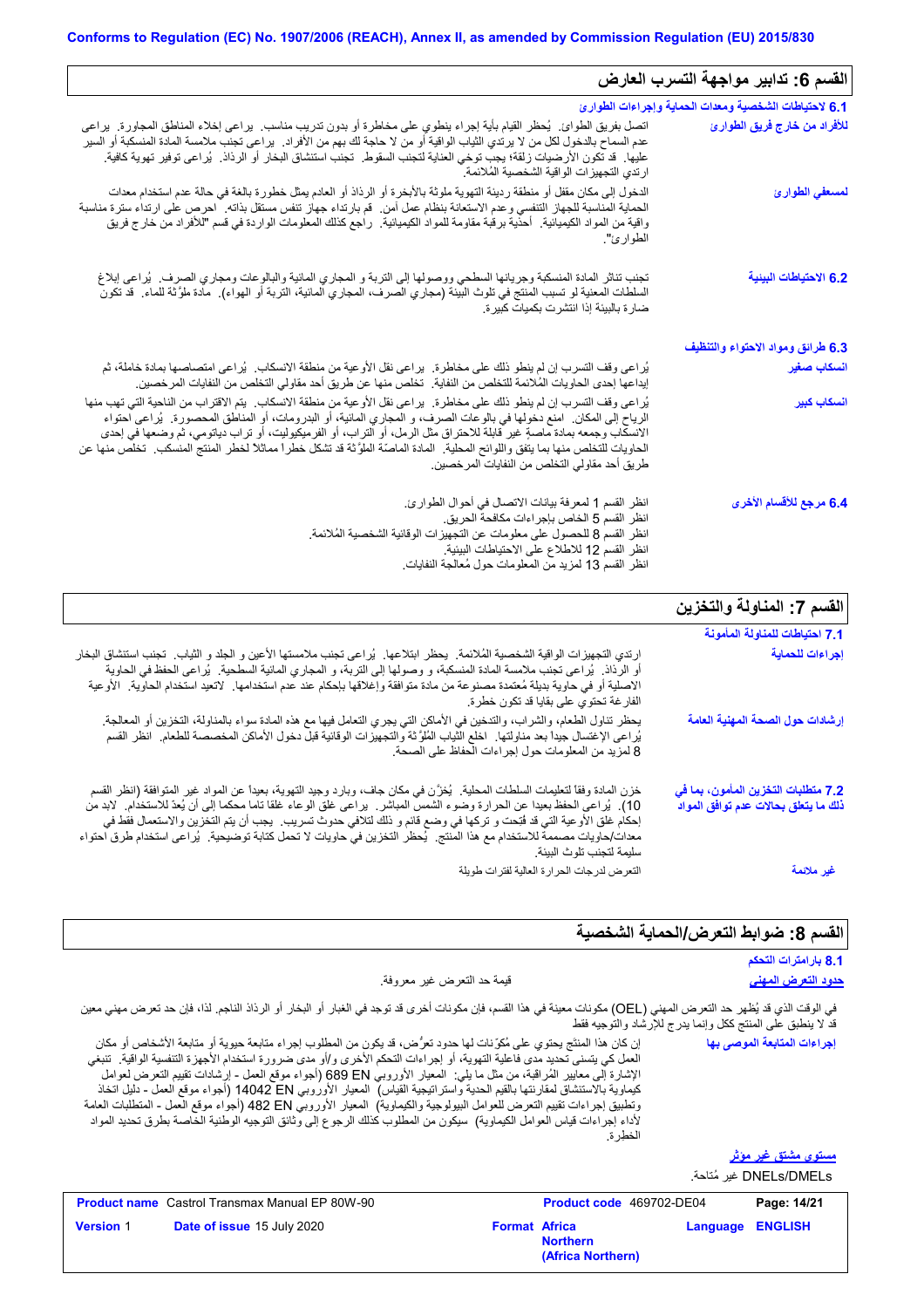|                                                                                                                                                                                                                                                                                                                                                                                                                     | الـ <u>PNEC = تركُّز عدم التأثير ال</u> مُتوفَّع |
|---------------------------------------------------------------------------------------------------------------------------------------------------------------------------------------------------------------------------------------------------------------------------------------------------------------------------------------------------------------------------------------------------------------------|--------------------------------------------------|
|                                                                                                                                                                                                                                                                                                                                                                                                                     | PNECs غير مُتاحة.                                |
|                                                                                                                                                                                                                                                                                                                                                                                                                     |                                                  |
|                                                                                                                                                                                                                                                                                                                                                                                                                     | 8.2 ضوابط التعرض                                 |
| احرص على توفير تهوية للعوادم أو الوسائل الهندسية الاخرى للحماية، وذلك للإبقاء على مستويات التركيز المعنية للمواد العالقة بالهواء                                                                                                                                                                                                                                                                                    | الضوابط الهندسية المناسبة                        |
| دون حدود التعرض المقبولة لها على الصعيد المهني.<br>يجب تقييم جميع الأنشطة المرتبطة بالمواد الكيميائية من حيث مخاطر ها على الصحة، وذلك لضمان التحكم في معدلات التعرض بالشكل<br>المناسب لا يجوز فحص معدات الوقاية الشخصية إلا بعد تقييم الأشكال الأخرى لإجراءات التحكم (على سبيل المثال عمليات التحكم                                                                                                                 |                                                  |
| الهندسية) بالشكل المذاسب. يجب أن تتوافق معدات الوقاية الشخصية مع المواصفات المعنية وأن تكون مناسبة للاستخدام، ويجب الحفاظ<br>عليها في حالة جيدة وصيانتها بشكل سليم                                                                                                                                                                                                                                                  |                                                  |
| يجب التشاور مع مورد معدات الوقاية الشخصية لطلب المشورة بشأن الاختيار والمواصفات المعنية   لمزيد من المعلومات، اتصل<br>بالهيئة المحلية للمواصفات                                                                                                                                                                                                                                                                     |                                                  |
| القرار النهائي لاختيار معدات الوقاية يعتمد على تقييم المخاطر . ومن المهم التأكد من ملاءمة جميع عناصر معدات الوقاية الشخصية.                                                                                                                                                                                                                                                                                         | <u>تدابير الحماية الفردية</u>                    |
| اغسل اليدين، والذراعين، والوجه غسلاً تاماً بعد مناولة المنتجات الكيميائية، وعند الأكل والتدخين، وفي نهاية فترة العمل ِ تأكد من                                                                                                                                                                                                                                                                                      | إجراءات النظافة الشخصية                          |
| وجود محطات غسيل الأعين وأدشاش الأمان علىى مقربة من موقع العمل                                                                                                                                                                                                                                                                                                                                                       |                                                  |
|                                                                                                                                                                                                                                                                                                                                                                                                                     | حماية تنفسية                                     |
| في حالة عدم كفاية التهوية، يُراعى ارتداء تجهيزات تنفسية ملائمة.<br>يعتمد الاختيار الصحيح لتجهيزات حماية الجهاز التنفسي على المواد الكيميائية التي يتم التعامل معها وظروف العمل والاستخدام وحالة                                                                                                                                                                                                                     |                                                  |
| تجهيزات حماية الجهاز التنفسي. يجب وضع تدابير أمان تتناسب مع كل استخدام مقرر ـ لذلك يجب اختيار تجهيزات حماية الجهاز<br>التنفسي بالتشاور مع المورد / الشركة الصانعة مع مراعاة التقييم الكامل لظروف العمل.                                                                                                                                                                                                             |                                                  |
| نظار ات أمان ذات ساتر ات جانبية.                                                                                                                                                                                                                                                                                                                                                                                    | أدوات حماية الوجه/العين                          |
|                                                                                                                                                                                                                                                                                                                                                                                                                     | <u>حماية للجلد</u>                               |
| معلومات عامة:                                                                                                                                                                                                                                                                                                                                                                                                       | حماية يدوية                                      |
| ظرًا لتفاوت الظروف الخاصة لبيئات العمل واختلاف ممارسات التعامل مع المواد، فيجب وضع تدابير أمان تتناسب مع كل استخدام<br>مقرر ٍ يعتمد الاختيار الصحيح لقفازات الحماية على المواد الكيميائية التي يتم التعامل معها وظروف العمل والاستخدام معظم القفازات<br>توفر الحماية لفترة زمنية محدودة فقط قبل وجود التخلص منها واستبدالها (حتى أفضل القفازات المقاومة للمواد الكيميائية تتآكل بفعل                                |                                                  |
| التعرض المتكرر للمواد الكيميائية)                                                                                                                                                                                                                                                                                                                                                                                   |                                                  |
| يجب اختيار القفازات بالتشاور مع المورد / الشركة الصانعة مع مراعاة التقييم الكامل لظروف العمل.<br>يُنصح باستخدام: ففاز ات نيتريل.<br>الزمن اللازم للاختراق:                                                                                                                                                                                                                                                          |                                                  |
| ثجمع بيانات زمن الاختراق من مصنعي القفاز تحت ظروف الاختبار المعملية وتمثل المدة أو الفترة المتوقعة التي يؤمن خلالها القفاز<br>حماية من تسرب المادة أو نفاذها. ومن الأهمية بمكان مراعاة طبيعة ظروف العمل الفعيلة عند اتباع توصيات زمن الاختراق. ويتعين<br>دائمًا التشاور مع مورد القفازات للوقوف على معلومات تقنية وفنية محدثة بشأن زمن الاختراق لنوع القفاز الموصىي به<br>فيما يلي توصياتنا بخصوص اختيار القفازاتs: |                                                  |
| الملامسة المستمرة:                                                                                                                                                                                                                                                                                                                                                                                                  |                                                  |
|                                                                                                                                                                                                                                                                                                                                                                                                                     |                                                  |
| قفازات بفترة اختراق لا تقل عن 240 دقيقة، أو >480 دقيقة، إذا أمكن الحصول على قفازات مناسبة.<br>إذا لم تتوفر قفازات مناسبة تضمن الحماية بهذا المستوى، فمن الممكن استخدام قفازات بفترات حماية أقل طالما هناك قواعد مناسبة يتم<br>الالتز ام بها لصيانة القفاز ات و استبدالها                                                                                                                                            |                                                  |
| الحماية من الر ذاذ قصبر ة الأجل                                                                                                                                                                                                                                                                                                                                                                                     |                                                  |
| تو صيات فتر ات الاختر اق كما سبق.<br>يمكن في المعتاد استخدام القفازات ذات فترات الاختراق القصيرة للأعمال التي يتم فيها التعرض للزيوت لفترات قصيرة وعابرة. لذلك،<br>يجب أن تكون هناك قواعد مناسبة يتم الالتزام بها بشكل تام لصيانة القفازات واستبدالها.<br>سَمك الففاز :                                                                                                                                             |                                                  |
| بالنسبة للاستخدامات العامة، فإننا نوصبي بقفاز بسُمك يزيد على 0.35 مم.                                                                                                                                                                                                                                                                                                                                               |                                                  |
| يجب التأكيد والتشديد أن سُمك القفاز لا يمثل بالضرورة مؤشرًا موثوقًا على مقاومة القفاز لمادة كيميائية معينة، ذلك أن كفاءة مقاومة                                                                                                                                                                                                                                                                                     |                                                  |
| التسرب للقفاز ستكون معتمدة على تركيب المادة المصنعة منها القفاز تحديدًا. لذا فإن اختيار القفاز يجب أن يستند على عوامل ومتطلبات<br>المهمة ومعرفة بأزمان الاختراق.                                                                                                                                                                                                                                                    |                                                  |
| كذلك قد يتنوع سُمك القفاز بناء على مُصنع القفاز ، ونوع القفاز وموديل القفاز ٍ لذا، يجب أخذ بيانات المصنع الفنية بالحسبان وذلك<br>لضمان القفاز الأكثر مناسبة للمهمة                                                                                                                                                                                                                                                  |                                                  |
| ملاحظة: اعتمادًا على نوع النشاط قيد الممارسة، فإن القفازات ذات السُمك المختلف قد تكون مطلوبة لمهام مُحددة. على سبيل المثال:                                                                                                                                                                                                                                                                                         |                                                  |
| • قد يتطلب الأمر القفازات الرقيقة (بسُمك يبلغ 0.1 مم أو أقل) متى تطلب الأمر درجة من المهارة اليدوية والبراعة. ومع ذلك، فإن مثل<br>هذه القفازات ينتظر منها أن توفر الحماية لفترة قصيرة، وعادة ما تكون للاستخدام مرة واحدة ثم يجري التخلص منها.                                                                                                                                                                       |                                                  |
| • قد تبرز الحاجة لقفازات أكثر سُمكًا (حتى 3 مم أو أكثر) في حالة المخاطر الميكانيكية (وكذلك الكيميائية)؛ أي متى كان هناك احتمال<br>للتآكل أو القشط أو الثقب.                                                                                                                                                                                                                                                         |                                                  |
|                                                                                                                                                                                                                                                                                                                                                                                                                     |                                                  |

| <b>Product name</b> Castrol Transmax Manual EP 80W-90 | <b>Product code</b> 469702-DE04                              | Page: 15/21             |
|-------------------------------------------------------|--------------------------------------------------------------|-------------------------|
| <b>Date of issue 15 July 2020</b><br><b>Version 1</b> | <b>Format Africa</b><br><b>Northern</b><br>(Africa Northern) | <b>Language ENGLISH</b> |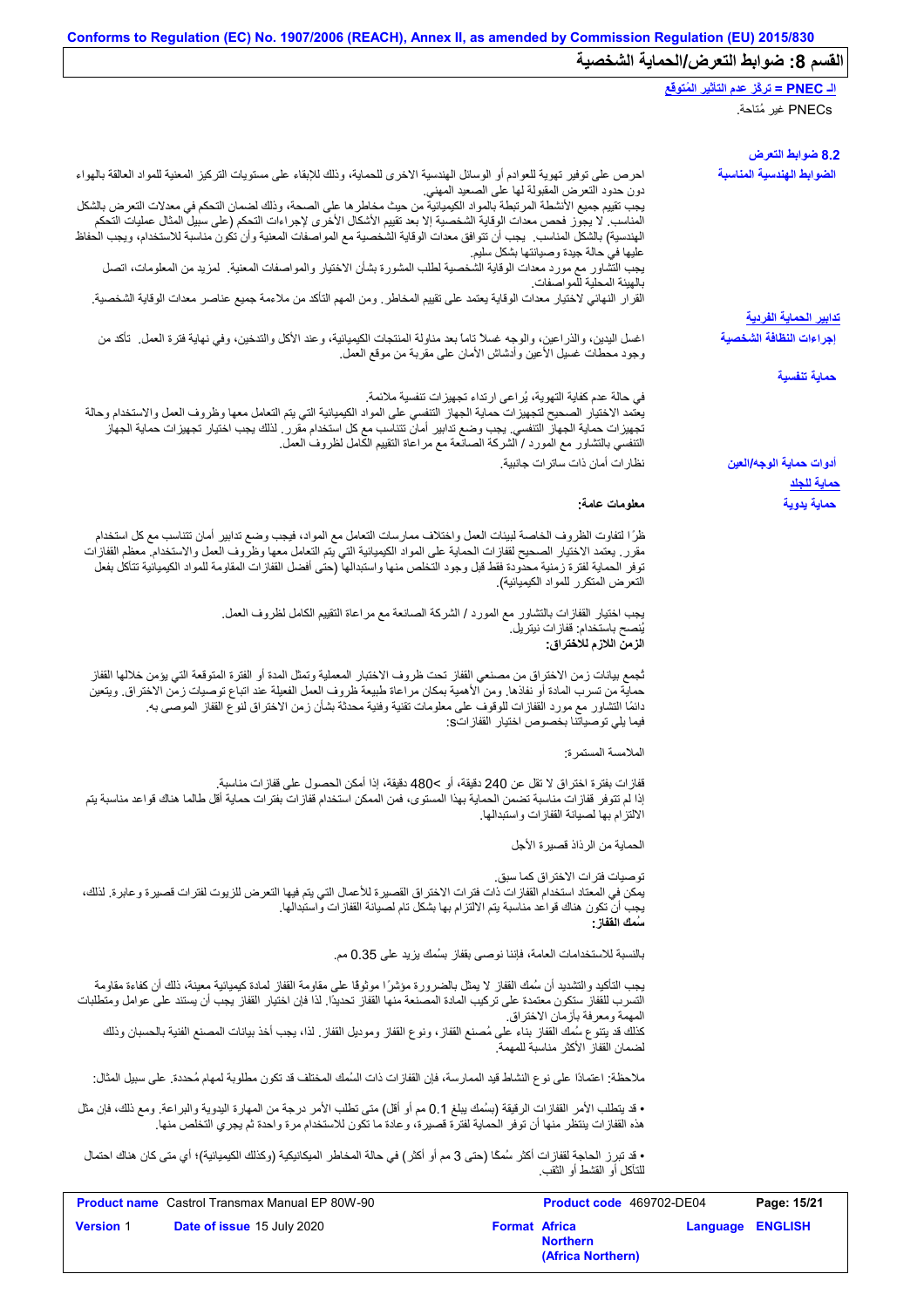# **Conforms to Regulation (EC) No. 1907/2006 (REACH), Annex II, as amended by Commission Regulation (EU) 2015/830** القسم 8: ضوابط التعرض/الحماية الشخصية

| استخدام الملابس الواقية يعتبر من الممارسات الجيدة في المجال الصناعي.<br>يجب انتقاء التجهيزات الشخصية الواقية للجسم بما يتفق والمهمة التي يجري القيام بها والمخاطر التي تنطوي عليها، كما يجب أن<br>يعتمدها أحد المختصين قبل التعامل مع هذا المنتج<br>بدلات العمل المصنوعة من القطن أو البوليستر/القطن توفر الحماية فقط من التلوث السطحي الخفيف الذي لا يصل إلى الجلد ويجب<br>غسل بدلات العمل بصفة منتظمة.  عندما تزداد خطورة تعرض الجلد للمواد (على سبيل المثال عند تنظيف المواد المنسكبة أو في حالة<br>وجود خطورة من تناثر الرذاذ)، فيجب ارتداء إزارات مقاومة للمواد الكيميائية و/أو أحذية وسترات غير منفذة للمواد الكيميائية <sub>.</sub> | الجلد والجسم                   |
|--------------------------------------------------------------------------------------------------------------------------------------------------------------------------------------------------------------------------------------------------------------------------------------------------------------------------------------------------------------------------------------------------------------------------------------------------------------------------------------------------------------------------------------------------------------------------------------------------------------------------------------------|--------------------------------|
| حماية تنفسية: 529 EN<br>قفازات: 374 EN .420 EN<br>حماية للعين: 166 EN<br>الترشيح نصف الوجهي: 149 EN<br>الترشيح نصف الوجهي ذي الصمام: 405 EN<br>قناع نصفي: 140 EN مرشح إضافي<br>قناع وجهي كامل: 136 EN مرشح إضـافي<br>مر شحات الجز ئيات: 143 EN<br>مر شحات الغاز / المشتركة: 14387 EN                                                                                                                                                                                                                                                                                                                                                       | <u>يتعين مراجعة المعايير :</u> |
| ننصح بفحص الإنبعاثات الصادرة من أجهزة العمل والتهوية، للتأكد من استيفائها لمتطلبات قانون حماية البيئة _ في بعض الحالات، قد<br>يكون من الضرور ي استخدام أجهزة غسل الدُّخان، أو المُرشِّحات أو إجراء تعديلاتٍ هندسية للمُعِدَّات، كي يتسنى تقليل الانبعاثات إلى<br>مستو يات مقبولة.                                                                                                                                                                                                                                                                                                                                                          | ضوابط التعرض البيني            |

# ا<mark>لقسم 9: الخصائص الفیزیائیة والكیمیائیة</mark>

| 9.1 معلومات حول الخواص الكيميانية والفيزيانية الأساسية                                                                                                                                                                         |                                                                                                                                       |  |  |
|--------------------------------------------------------------------------------------------------------------------------------------------------------------------------------------------------------------------------------|---------------------------------------------------------------------------------------------------------------------------------------|--|--|
| المظهر                                                                                                                                                                                                                         |                                                                                                                                       |  |  |
| الحالة الفيزيائية                                                                                                                                                                                                              | سائل.                                                                                                                                 |  |  |
| اللون                                                                                                                                                                                                                          | كهر مان.                                                                                                                              |  |  |
| الرائحة                                                                                                                                                                                                                        | غير متوفرة.                                                                                                                           |  |  |
| عتبة الرائحة                                                                                                                                                                                                                   | غير متوفرة.                                                                                                                           |  |  |
| الأس الهيدروجيني pH                                                                                                                                                                                                            | غير متوفرة.                                                                                                                           |  |  |
| نقطة الانصهار إنقطة التجمد                                                                                                                                                                                                     | غير متوفرة.                                                                                                                           |  |  |
| نقطة الغليان الأوَّلية ونطاق الغليان                                                                                                                                                                                           | غير متوفرة.                                                                                                                           |  |  |
| نقطة الإنسكاب                                                                                                                                                                                                                  | $-30 °C$                                                                                                                              |  |  |
| نقطة الوميض                                                                                                                                                                                                                    | جهاز الكأس المفتوحة: C°234 (453.2 ف) [جهاز كليفلاند.]                                                                                 |  |  |
| معدل التبخر                                                                                                                                                                                                                    | غير متوفرة.                                                                                                                           |  |  |
| القابلية للالتهاب (مادة صلبة، غاز)                                                                                                                                                                                             | غير متوفرة.                                                                                                                           |  |  |
| الحدود العليا/الدنيا لقابلية الاشتعال أو الانفجار                                                                                                                                                                              | غير متوفرة.                                                                                                                           |  |  |
| الضغط البخاري                                                                                                                                                                                                                  | غير متوفرة.                                                                                                                           |  |  |
| الكثافة البخارية                                                                                                                                                                                                               | غير متوفرة                                                                                                                            |  |  |
| الكثافة النسبية                                                                                                                                                                                                                | غير متوفرة.                                                                                                                           |  |  |
| الكثافة                                                                                                                                                                                                                        | <1000 كج/m3 (2°15) عند 15°C                                                                                                           |  |  |
| الذوبانية (نيات)                                                                                                                                                                                                               | غير ذؤوب في الماء.                                                                                                                    |  |  |
| معامل تفريق الأوكتانول/الماء                                                                                                                                                                                                   | غير متوفرة.                                                                                                                           |  |  |
| درجة حرارة الاشتعال الذاتى                                                                                                                                                                                                     | غير متوفرة.                                                                                                                           |  |  |
| درجة حرارة الانحلال                                                                                                                                                                                                            | غير متوفرة.                                                                                                                           |  |  |
| اللزوجة                                                                                                                                                                                                                        | كينماتي: S <sup>2</sup> mm 138.5/ (138.5 سنتي ستوك) عند C°40<br>كينماتي: 13.8 إلى 14.2 S2mm، 14.2 (13.8 إلى 14.2 سنتي ستوك) عند 100°C |  |  |
| الخواص الانفجارية                                                                                                                                                                                                              | غير متوفرة.                                                                                                                           |  |  |
| خواص مؤكسيدة                                                                                                                                                                                                                   | غير متوفرة.                                                                                                                           |  |  |
| where the contract of the contract of the contract of the contract of the contract of the contract of the contract of the contract of the contract of the contract of the contract of the contract of the contract of the cont |                                                                                                                                       |  |  |

#### **9.2 المعلومات الأخرى** لیس ھناك مزید من المعلومات.

|                  | <b>Product name</b> Castrol Transmax Manual EP 80W-90 |                      | <b>Product code</b> 469702-DE04      | Page: 16/21             |
|------------------|-------------------------------------------------------|----------------------|--------------------------------------|-------------------------|
| <b>Version 1</b> | <b>Date of issue 15 July 2020</b>                     | <b>Format Africa</b> | <b>Northern</b><br>(Africa Northern) | <b>Language ENGLISH</b> |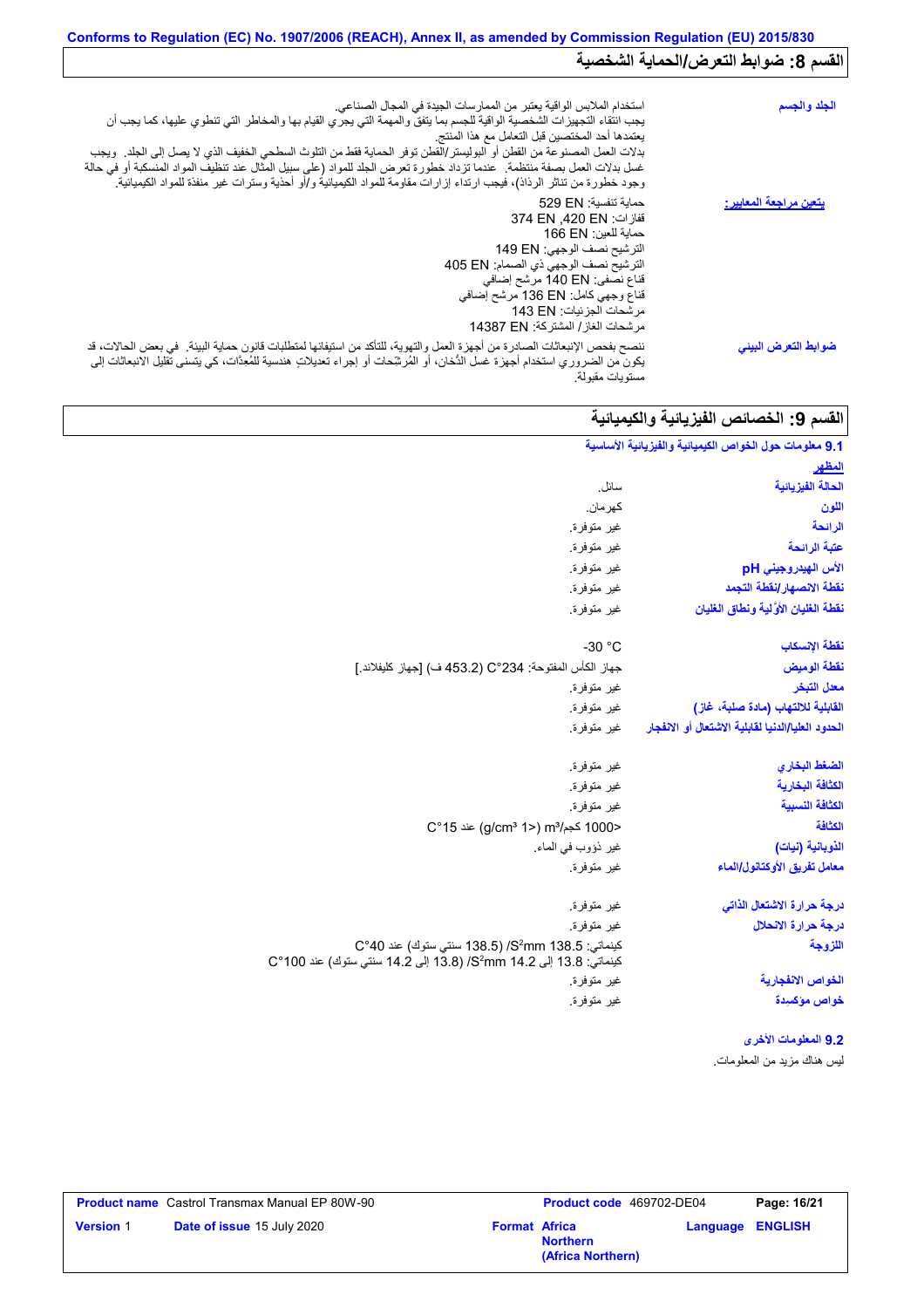| القسم 10: الثبات الكيميائي والقابلية للتفاعل |                                                                                                                           |
|----------------------------------------------|---------------------------------------------------------------------------------------------------------------------------|
| 10.1 التفاعلية                               | لا تتاح بيانات اختبار أخرى معينة لهذا المنتج   ارجع إلى الظروف التي يجب تجنبها والمواد غير المتوافقة لمزيد من المعلومات ِ |
| 10.2 الثبات الكيميائي                        | المُنتَج ثابت                                                                                                             |
| 10.3 إمكانية التفاعلات الخطرة                | لن تحدث تفاعلات خطرة في ظروف التخزين والاستخدام العادية.<br>لن تحدث بلمرة خطرة في ظروف التخزين والاستخدام العادية.        |
| 10.4 الظروف التي ينبغي تجنبها                | يجب تجنب جميع مصادر الاشتعال الممكنة (شرر أو لهب).                                                                        |
| 10.5 المواد غير المتوافقة                    |                                                                                                                           |
|                                              | نتفاعل أو غير متطابقة مع المواد التالية: مواد مؤكسدة                                                                      |
| 10.6 نواتج الانحلال الخطرة                   | في ظروف التخزين والاستخدام العادية، من غير المنتظر أن تتولَّد نواتج تحلل خطِرة.                                           |

# ال**قسم 11: المعلومات السمومية**

**11.1 معلومات حول الآثار السمیة**

|                                                                                                                   |                   |                    |                                                                |                   | تقديرات السمية الحادة                           |
|-------------------------------------------------------------------------------------------------------------------|-------------------|--------------------|----------------------------------------------------------------|-------------------|-------------------------------------------------|
| اسم المُكوّن/المنتَج                                                                                              | بالفم (مج<br>كجم) | جلدي (مج ا<br>كجم) | الاستنشاق<br>  (الأبخرة) (مج /   (الغازات) (جزء<br>من المليون) | الاستنشاق<br>لترا | الاستنشاق<br>(الأغبرة<br>والضباب) (مج<br>ا لتر) |
| (Z)-الإيثر الثنائي الفينيل الثماني البروم-9-إينيل الأمين،<br> C16-18-(فردي الرقم، مشبع وغير مشبع)-الكايل الأمينات | 500               | N/A                | N/A                                                            | N/A               | N/A                                             |

**معلومات عن سُبُل التعرض المرجحة** سُبُل الدخول المُرتقَبَة: جلدي, استنشاق<sub>.</sub>

| <u>آثار صحية حادة كام</u> نة                        |                                                                                                                          |
|-----------------------------------------------------|--------------------------------------------------------------------------------------------------------------------------|
| استنشاق                                             | استتشاق الأبخرة في الظروف المحيطة لا يمثِّل مشكلة في المعتاد، وذلك لانخفاض ضغط الأبخرة.                                  |
| الابتلاع                                            | لا توجد تأثيرات شديدة أو مخاطر حرجة معروفة.                                                                              |
| ملامسة الجلد                                        | يزيل دهون الجلد _ قد تسبب جفاف الجلد وتهيُّجه ِ                                                                          |
| ملامسة العين                                        | لا توجد تأثيرات شديدة أو مخاطر حرجة معروفة.                                                                              |
| أعراض متعلقة بالخواص السمية والكيميانية والفيزيانية |                                                                                                                          |
| استنشاق                                             | قد يؤدي إلى ضرر في حالة الاستنشاق في حالة التعرض للأبخرة أو الرذاذ أو العوادم الناتجة عن التحلل الحراري للمنتجات.        |
| الابتلاع                                            | ليست هناك بيانات معينة.                                                                                                  |
| ملامسة الجلد                                        | الأعراض الضائرة قد تشمل ما يلي:                                                                                          |
|                                                     | تهيج<br>الجفاف                                                                                                           |
|                                                     | التشقق                                                                                                                   |
| ملامسة العين                                        | ليست هناك بيانات معينة.                                                                                                  |
|                                                     | التأثيرات المتأخرة والفورية وكذلك التأثيرات المزمنة نتيجة للتعرض القصير والطويل الأمد                                    |
| استنشاق                                             | التعرض الزائد لاستنشاق الجزيئات المتطايرة في الهواء أو الإيروسولات قد يتسبب في تهيج الجهاز التنفسي.                      |
| الابتلاع                                            | ابنلاع كميات كبيرة يمكن أن يؤدي إلى الغثيان والإسهال.                                                                    |
| ملامسة الجلد                                        | الملامسة بشكل متكرر أو لفترات طويلة يمكن أن تتسبب في إزالة الدهون من الجلد وتتسبب في تهيجات وتشققات و/أو التهابات جلدية. |
| ملامسة العين                                        | هناك خطورة محتملة من حدوث لسعة عابرة أو احمر ار عابر في حالة حدوث ملامسة العين بشكل عرضي.                                |
| <u>آثار صحية مزمنة كا</u> منة                       |                                                                                                                          |
| علمة                                                | لا توجد تأثيرات شديدة أو مخاطر حرجة معروفة.                                                                              |
| السرطنة                                             | لا توجد تأثيرات شديدة أو مخاطر حرجة معروفة.                                                                              |
| التأثير على الجينات                                 | لا توجد تأثيرات شديدة أو مخاطر حرجة معروفة.                                                                              |
| التأثيرات النمائية                                  | لا توجد تأثيرات شديدة أو مخاطر حرجة معروفة.                                                                              |
| التأثيرات الخصوبية                                  | لا توجد تأثيرات شديدة أو مخاطر حرجة معروفة.                                                                              |

|                  | <b>Product name</b> Castrol Transmax Manual EP 80W-90 |                      | <b>Product code</b> 469702-DE04      |                         | Page: 17/21 |
|------------------|-------------------------------------------------------|----------------------|--------------------------------------|-------------------------|-------------|
| <b>Version 1</b> | <b>Date of issue 15 July 2020</b>                     | <b>Format Africa</b> | <b>Northern</b><br>(Africa Northern) | <b>Language ENGLISH</b> |             |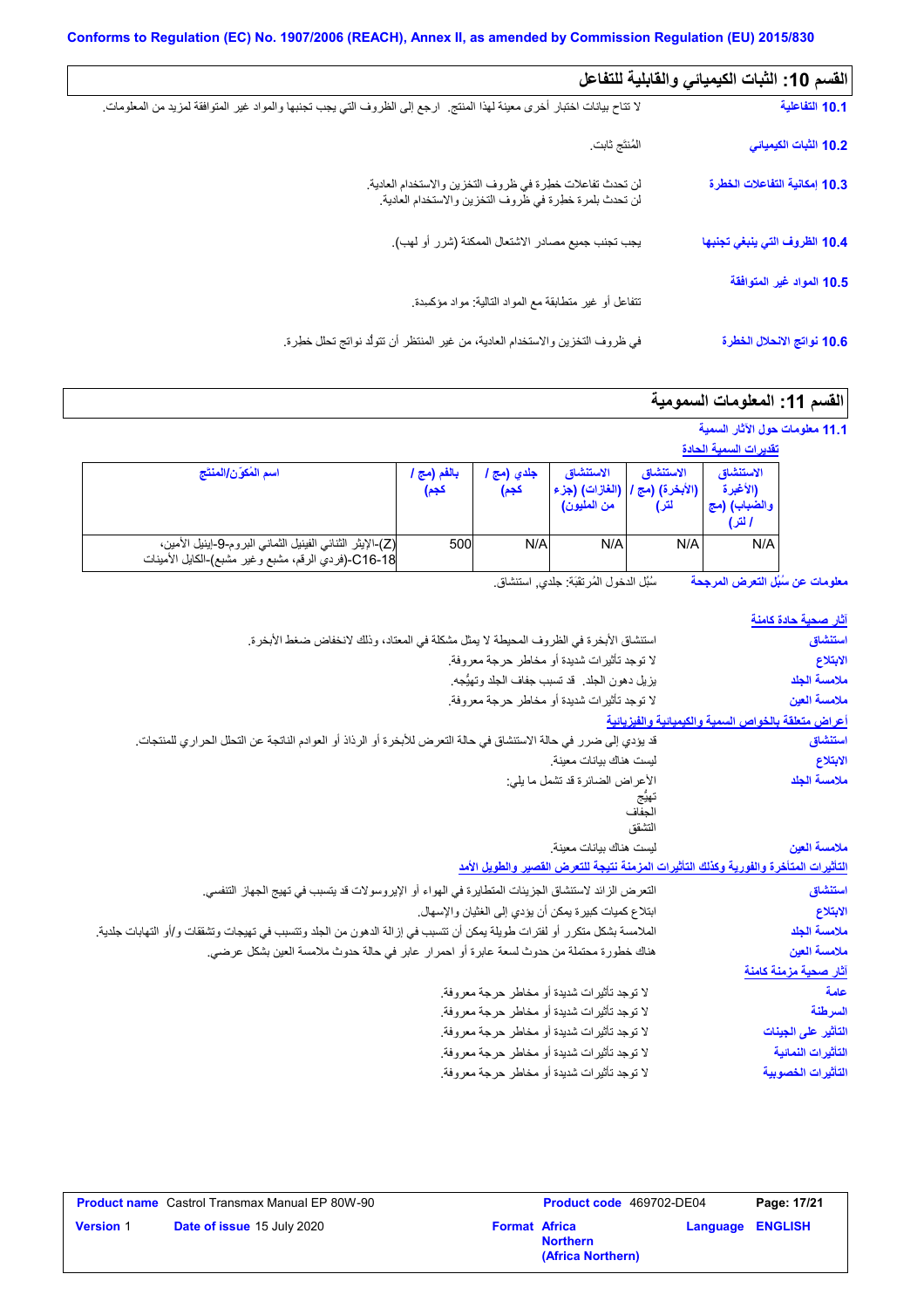### المواد المنسكبة یمكن أن تتوغل في التربة وتتسبب في تلوث المیاه الجوفیة. **12.3 القدرة على التراكم الأحیائي 12.1 السمیة 12.2 الثبات والتحلل القسم :12 المعلومات الإیكولوجیة 12.4 القابلیة على التحرك عبر التربة** غیر متوفرة. **12.5 نتائج مأخوذة من تقییم الـ PBT) البقاء والسمیة والتراكم البیولوجي) والـ vPvB) البقاء الشدید والتراكم البیولوجي الشدید)** یُتوقع أن یكون قابلاً للتحلل الحیوي. لایُتوقع أن یتراكم ھذا المنتَج حیویاً في البیئة من خلال السلاسل الغذائیة. قد تتسبب السوائل المنسكبة في تكوین طبقة على أسطح الماء، وقد تتسبب في ضرر مادي للكائنات الحیة. وقد یتم إعاقة نقل الإكسجین أیضًا. ضار للحیاة المائیة مع تأثیرات طویلة الأمد. المنتج لا يُلبي معايير ثبات المواد والتراكمية الأحيائية والسمية PBT أو معايير شدة الثبراكمية الأحيائية وفق لائحة المجلس الأوروبي رقم 1907/2006، الملحق XIII. **الأخطار البیئیة مُعامل تقاسم التربة/الماء (Koc( التحركیة 12.6 التأثیرات الضارة الأخرى معلومات بیئیة أخرى** This mixture does not contain any substances that are assessed to be a PBT or a vPvB. **قائمة النفایات الأوروبیة (EWC(** نعم. إذا أمكن، قم بتحضیر المنتج لإعادة تدویره. یجب أن یتم التخلص من المواد بمعرفة شخص معتمد / جھة معتمدة للتخلص من النفایات وفقًا للقواعد المحلیة. **القسم :13 الاعتبارات المتعلقة بتصریف المواد والتخلص منھا 13.1 طرق مُعالجة النفایة المُنتَج التغلیف كود النفایة تعیین النفایة** \*05 02 13 زیوت معدنیة الأساس غیر مُكلورة للتزلیق وللمحركات والتروس إذا أمكن، قم بتحضیر المنتج لإعادة تدویره. یجب أن یتم التخلص من المواد بمعرفة شخص معتمد / جھة معتمدة للتخلص من النفایات وفقًا للقواعد المحلیة. مقصود بداية و/أو وجود أي مواد ملوثة محتملة قد يتطلب من المستخدم النهائي وضع وتعيين كود بديل للتخلص من النفايات<br>إذا أمكن، قم بتحضير المنتج لإعادة تدويره. يجب أن يتم التخلص من المواد بمعرفة شخص معتمد / جهة معتمدة للتخلص من تظل بعض رواسب المنتج عالقة بالحاویات الفارغة أو قُمصانھا. تمثل الأوعیة الفارغة أحد مخاطر الحریق ذلك أنھا قد تحتوي بقایا وأبخرة منتج قابل للاشتعال. لذا یُحظر لحام الأوعیة الفارغة أو لحمھا بالقصدیر أو بالنحاس. تجنب تناثر المادة المنسكبة وجریانھا السطحي ووصولھا إلى التربة و المجاري المائیة والبالوعات ومجاري الصرف. ومع ذلك فإن الخروج عن الاستخدام المعد والمقصود بدایة و/أو وجود أي مواد ملوثة محتملة قد یتطلب من المستخدم النھائي وضع وتعیین كود بدیل للتخلص من النفایات. اللجنة /2014/955EU التوجیه EC/2008/98 **طرق التخلص السلیم من النفایة نفایة خطِرة طرق التخلص السلیم من النفایة الاحتیاطات الخاصة المراجع**

| القسم 14: المعلومات المتعلقة بالنقل           |                                                  |                      |                                                       |                  |
|-----------------------------------------------|--------------------------------------------------|----------------------|-------------------------------------------------------|------------------|
|                                               | <b>ADR/RID</b>                                   | <b>ADN</b>           | <b>IMDG</b>                                           | <b>IATA</b>      |
| 14.1 رقم الأمم المتحدة                        | غير مقننة.                                       | غير مقننة.           | غير مقننة.                                            | غير مقننة.       |
| 14.2 اسم الشحن الصحيح<br>الخاص بالأمم المتحدة |                                                  |                      |                                                       |                  |
| 14.3 فَنَةَ/فَنات مخاطر<br>النقل              |                                                  |                      |                                                       |                  |
| 14.4 مجموعة التعبنة                           |                                                  | -                    | $\overline{\phantom{0}}$                              |                  |
| Page: 18/21                                   | Product code 469702-DE04                         |                      | <b>Product name</b> Castrol Transmax Manual EP 80W-90 |                  |
| <b>ENGLISH</b>                                | Language<br><b>Northern</b><br>(Africa Northern) | <b>Format Africa</b> | Date of issue 15 July 2020                            | <b>Version 1</b> |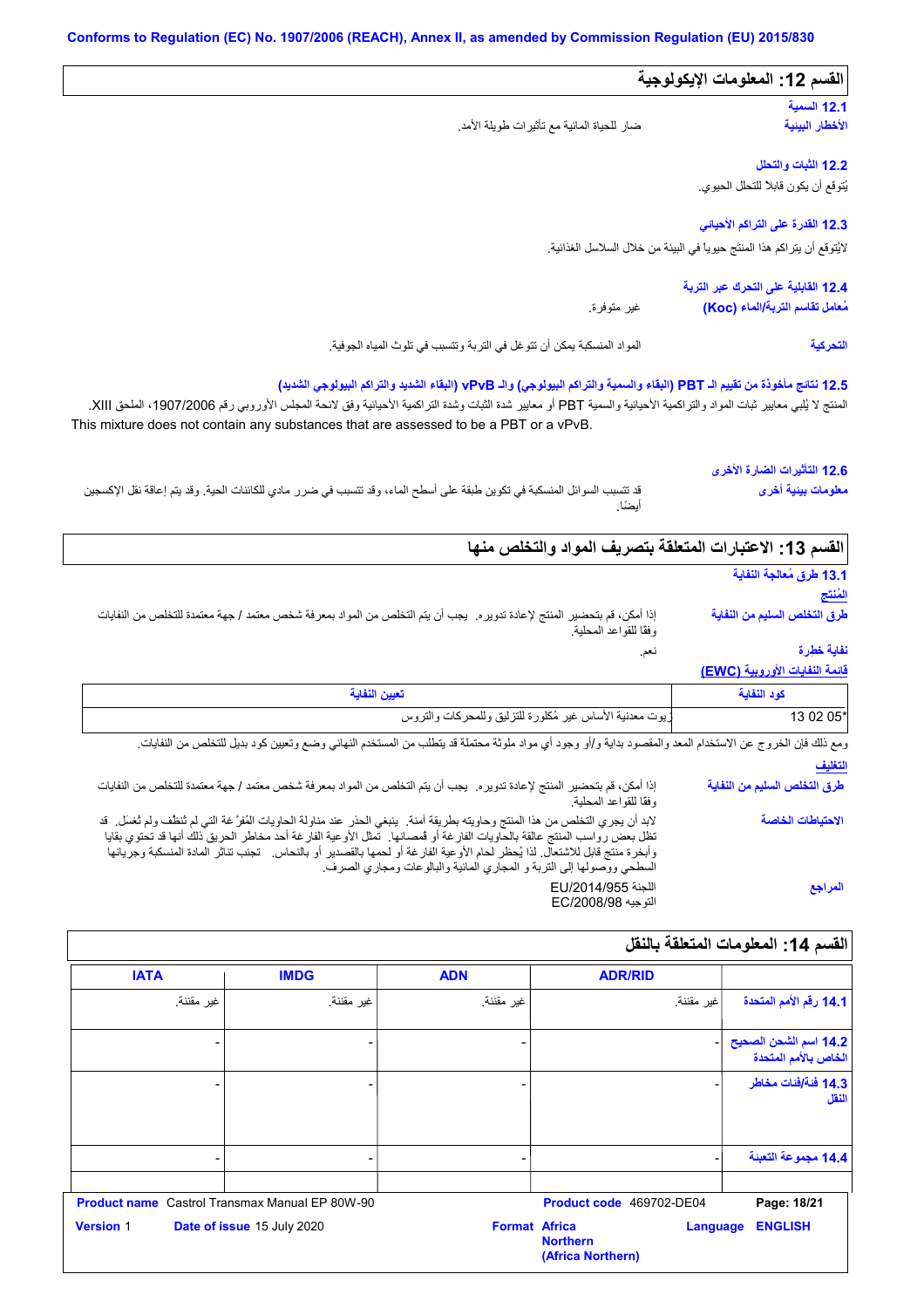| القسم 14: المعلومات المتعلقة بالنقل |  |  |
|-------------------------------------|--|--|
| 14.5 الأخطار البيئية                |  |  |
| معلومات إضافية                      |  |  |

**14.6 احتیاطات خاصة للمُستخدم**

غیر متوفرة.

غیر متوفرة. **14.7 النقل سائباً بحسب المُلحق الثاني من اتفاقیة ماربول MARPOL) بشأن منع التلوث الناجم عن السفن) وكود حاویة السوائب الوسیطة (IBC(**

# القسم 15: المعلومات التنظيمية

| 15.1 تشريع/لوائح السلامة والصحة والبيئة الخاصة بالمادة أو الخليط             |                                                                                                              |
|------------------------------------------------------------------------------|--------------------------------------------------------------------------------------------------------------|
|                                                                              | تنظيم (المجلس الأوروبي) رقم 1907/2006 (تسجيل الكيماويات وتقييمها وترخيصها REACH)                             |
| المُلحق الرابع عشر؛ قائمة المواد الخاضعة للترخيص                             |                                                                                                              |
| المُلحق الرابع عشر                                                           |                                                                                                              |
| لم يُدرِ ج أيٌّ من المكونات.                                                 |                                                                                                              |
| مواد مُقلقة للغاية                                                           |                                                                                                              |
| لم يُدرِ ج أيٌّ من المكونات.                                                 |                                                                                                              |
| <u>لوائح أخرى</u>                                                            |                                                                                                              |
| الوضع وفق REACH (النظام<br>المنعلق بتسجيل وتقييم وترخيص<br>المواد الكيماوية) | تقوم الشركة، كما هو موضح في القسم 1، ببيع هذا المنتَج في الاتحاد الأوروبي وفقًا لمنطلبات هيئة REACH الحالية. |
| قائمة الولايات المتحدة (8b TSCA)                                             | جميع المكونات تحمل الصفة "فعالة" أو الصفة "مستثناة".                                                         |
| مخزون أستراليا (AICS)                                                        | كافة المُكوِّ نات مُدرِ جة بالقائمة أو مُستثناة منها.                                                        |
| قائمة كندا                                                                   | كافة المُكوِّ نات مُدرِ جة بالقائمة أو مُستثناة منها.                                                        |
| قائمة الصين (IECSC)                                                          | كافة المُكوِّ نات مُدرِ جة بالقائمة أو مُستثناة منها.                                                        |
| فَائِمة الْيَابَان (ENCS)                                                    | كافة المُكوِّ نات مُدرِ جة بالقائمة أو مُستثناة منها.                                                        |
| قائمة كوريا (KECI)                                                           | كافة المُكوِّ نات مُدرِ جة بِالقائمة أو مُستثناة منها.                                                       |
| قائمة الفلبين (PICCS)                                                        | كافة المُكوِّ نات مُدرِ جة بالقائمة أو مُستثناة منها.                                                        |
| مخزون تايوان من المواد الكيميائية<br><b>(TCSI)</b>                           | كافة المُكوِّ نات مُدرِ جة بالقائمة أو مُستثناة منها.                                                        |
| مواد مستنفدة للأوزون (EU/1005/2009)                                          |                                                                                                              |
| لم تر د بالقائمة.                                                            |                                                                                                              |
| الموافقة المسبقة عن علم (PIC) (EU/649/2012)                                  |                                                                                                              |
| لم تر د بالقائمة.                                                            |                                                                                                              |
| <u>توجيه سيفيسو</u>                                                          |                                                                                                              |
| هذا المنتج لا يحكمه التوجيه سيفيسو .                                         |                                                                                                              |
| اللوائح الوطنية                                                              |                                                                                                              |
| <u>فرنسا</u>                                                                 |                                                                                                              |

**15.2 تقییم مأمونیة الكیماویات**

تم إجراء تقییم سلامة كیمیائیة لواحدة أو أكثر من مواد ھذا المزیج. لم یتم إجراء تقییم سلامة كیمیائیة لھذا المزیج نفسھ.

|                                                                                                                                                                          |                                                                                  |          | القسم 16: المعلومات الأخرى |
|--------------------------------------------------------------------------------------------------------------------------------------------------------------------------|----------------------------------------------------------------------------------|----------|----------------------------|
| الـ ADN = اللوائح الأوروبية الخاصة بالنقل الدولي للبضائع الخطيرة عبر المجاري المائية الداخلية<br>الـ ADR = الإتفاقية الأوروبية المتعلقة بنقل البضائع الخطير ة الدولي برا |                                                                                  |          | الاختصار ات                |
|                                                                                                                                                                          | ATE = تقدبر   السمبة الحادة<br>الـ BCF = مُعامل التركز  الحيوي                   |          |                            |
| CLP = تنظيم التصنيف والتوسيم والتعبئة [لائحة (EC) رقم 1272/2008]                                                                                                         | CAS = خدمة الملخصات الكىمىائية                                                   |          |                            |
|                                                                                                                                                                          | الـ CSA = تقبيم السلامة الكيماوية<br>الـ CSR = تقرير السلامة الكبماوية           |          |                            |
|                                                                                                                                                                          | الـ DMEL = مستوى التأثير  الأدنى المُشتَق<br>اك DNEL = مستوى عدم التأثير المُشتق |          |                            |
| <b>Product name</b> Castrol Transmax Manual EP 80W-90                                                                                                                    | <b>Product code</b> 469702-DE04                                                  |          | Page: 19/21                |
| <b>Version 1</b><br><b>Date of issue 15 July 2020</b>                                                                                                                    | <b>Format Africa</b><br><b>Northern</b><br>(Africa Northern)                     | Language | <b>ENGLISH</b>             |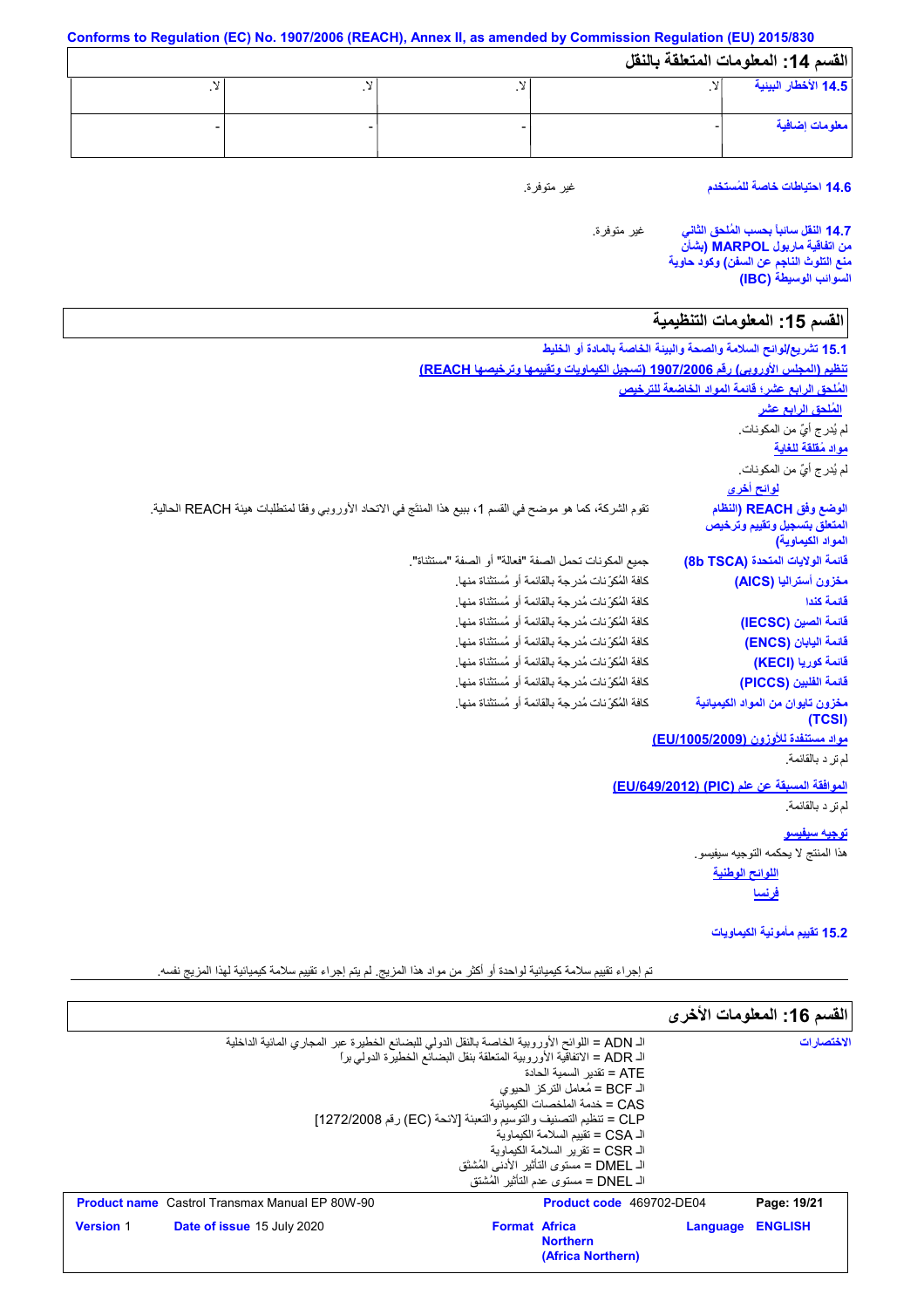#### القسم 16: المعلومات الأخر*ى* EINECS = القائمة الأوروبیة للمواد الكیمیائیة المتوفرة تجاریا ES = سیناریو التعرض بیان EUH = بیان الأخطار الخاصة بتنظیم التصنیف والتوسیم والتعبئة EWC = فھرس النفایة الأوروبیة GHS = النظام المتوافق عالمیاً لتصنیف وتوسیم المواد الكیمیائیة الـ IATA = رابطة النقل الجوي الدولي الـ IBC = حاویة سوائب وسیطة الـ IMDGا = البحریة الدولیة للبضائع الخطِرة LogPow = لوغاریتم معامل تجزئة الأوكتانول/الماء الـ MARPOL = المُعاھدة الدولیة لمنع التلوث الناجم عن السفن، 1973 المُعدَّلة بموجب بروتوكول .1978 ("ماربول" = التلوث البحري) OECD = منظمة التعاون الأقتصادي والتنمیة PBT = باقیة وسامة ومتراكمة بیولوجیا الـ PNEC = تركُّز عدم التأثیر المُتوقَّع REACH = التنظیم المتعلق بتسجیل وتقییم وترخیص المواد الكیماویة [نظام (المفوضیة الأوروبیة) رقم 1907/2006] RID = التنظیمات الدولیة لحمل البضائع الخطرة عبر السكك الحدیدیة RRN = رقم التسجیل في التنظیم المتعلق بتسجیل وتقییم وترخیص المواد الكیماویة (REACH( SADT = درجة حرارة التحلل المتسارع ذاتیاً SVHC = مواد مثیرة لقلق شدید RE-STOT = السمیة الموجھة إلى عضو مستھدف- عند تكرار التعرض SE-STOT = السمیة الموجھة إلى عضو مستھدف - عند التعرض لمرة واحدة TWA = المتوسط الزمني المرجح UN = الأمم المتحدة<br>UVCB = مادة هيئرُ وكَرْ بُونية مركبة SVHC = مواد مثيرة لقلق شديد<br>STOT-RE = السمية الموجهة إلى .<br>STOT-SE = السمية الموجهة إلى .<br>TWA = المنوسط الزمني المرجح<br>UVCB = مادة هيئرُ ركَّرٌ بُونية مركبة<br>UVCB = مادة هيئرُ ركَّرٌ بُونية مركبة<br>VOC = مُركب عضوي مُتطاير الـ VOC = مُركب عضوي مُتطایر vPvB = شدید البقاء وشدید التراكم البیولوجي متنوع = قد یحتوي على واحد أو أكثر من المكونات التالیة 64741-88-4 / RRN ,01-2119488706-23 64741-89-5 / /64741-96-4 ,01-2119487081-40 RRN / 64741-95-3 ,01-2119487067-30 RRN / 64742-44-5 ,01-2119488707-21 RRN / 64742-01-4 ,01-2119483621-38 RRN / 64742-53-6 ,01-2119467170-45 RRN / 64742-52-5 ,64742-45-6 ,01-2119985177-24 RRN / 64742-55-8 ,01-2119484627-25 RRN / 64742-54-7 ,01-2119480375-34 RRN / 64742-57-0 ,01-2119480132-48 RRN / 64742-56-9 ,01-2119487077-29 RRN ,64742-63-8 ,01-2119480472-38 RRN / 64742-62-7 ,64742-58-1 ,01-2119489287-22 RRN / 72623-85-9 ,01-2119487080-42 RRN / 64742-70-7 ,01-2119471299-27 RRN / 64742-65-0 / 72623-87-1 ,01-2119474878-16 RRN / 72623-86-0 ,01-2119555262-43 RRN

#### **الإجراء المُستخدم لاشتقاق التصنیف بحسب تنظیم (المفوضیة الأوروبیة) رقم 1272/2008 [النظام المتوائم عالمیاً (GHS(/التصنیف والوسم والتعبئة (CLP[(**

01-2119474889-13 RRN

| التصنيف                            |                                                                  | التبرير                                                                             |                         |
|------------------------------------|------------------------------------------------------------------|-------------------------------------------------------------------------------------|-------------------------|
| Aquatic Chronic 3, H412            |                                                                  | طريقة الحساب                                                                        |                         |
| نص بيانات الأخطار المُختصرة كاملاً | ضار عند الابتلاع                                                 |                                                                                     | H302                    |
|                                    | قد يكون مميناً إذا ابتلع ودخل المسالك الهوائية.                  |                                                                                     | H304                    |
|                                    | يسبب حروقا جلدية شديدة وتلفا للعين                               |                                                                                     | H314                    |
|                                    | يسبب تلفأ شديدا للعين                                            |                                                                                     | H318                    |
|                                    | قد يسبب تهيجاً تنفسياً .                                         |                                                                                     | H335                    |
|                                    | قد يسبب تلفاً للأعضاء من خلال التعرض الممتد أو المتكرر.          |                                                                                     | H373                    |
|                                    | سمى جداً للحياة المائية.                                         |                                                                                     | H400                    |
|                                    | سمي جداً للحياة المائية مع تأثيرات طويلة الأمد.                  |                                                                                     | H410                    |
| نص التصنيفات كاملأ [التصنيف والوسم | سمية حادة (بالفم) - الفئة 4                                      |                                                                                     | Acute Tox. 4, H302      |
| والتعبِنة (CLP)/ النظام المتوائم   | الخطورة البيئية المائية (الحادة) - الفئة 1                       |                                                                                     | Aquatic Acute 1, H400   |
| عالمياً (GHS)]                     | الخطورة البيئية المائية (طويلة الأمد) - الفئة 1                  |                                                                                     | Aquatic Chronic 1, H410 |
|                                    | خطر السمية بالشفط - الفئة 1                                      |                                                                                     | Asp. Tox. 1, H304       |
|                                    | تلف العين الشديد/تهيّج العين - الفئة 1                           |                                                                                     | Eye Dam. 1, H318        |
|                                    | تأكل/تهيج الجلد - الفئة 1 باء                                    |                                                                                     | Skin Corr. 1B, H314     |
|                                    | السمية الشَّاملة لأعضاء مستهدفة محددة (التعرض المتكرر) - الفئة 2 |                                                                                     | <b>STOT RE 2. H373</b>  |
|                                    |                                                                  | السمية الشاملة لأعضاء مستهدفة محددة (التعرض المفرد) (تهيج الجهاز التنفسي) - الفئة 3 | STOT SE 3, H335         |
| السيرة                             |                                                                  |                                                                                     |                         |
| تاريخ الإصدار / تاريخ المراجعة     | 15/07/2020.                                                      |                                                                                     |                         |
| تاريخ الإصدار السابق               |                                                                  |                                                                                     |                         |

#### **من إعداد**  $\overline{ }$

**ملاحظة للقاريء الكریم تشیر إلى معلومات تم تغییرھا مقارنةً بالنسخة التي سبق إصدارھا.**

|                  | <b>Product name</b> Castrol Transmax Manual EP 80W-90 |                      | <b>Product code</b> 469702-DE04      |                         | Page: 20/21 |
|------------------|-------------------------------------------------------|----------------------|--------------------------------------|-------------------------|-------------|
| <b>Version 1</b> | <b>Date of issue 15 July 2020</b>                     | <b>Format Africa</b> | <b>Northern</b><br>(Africa Northern) | <b>Language ENGLISH</b> |             |

Product Stewardship